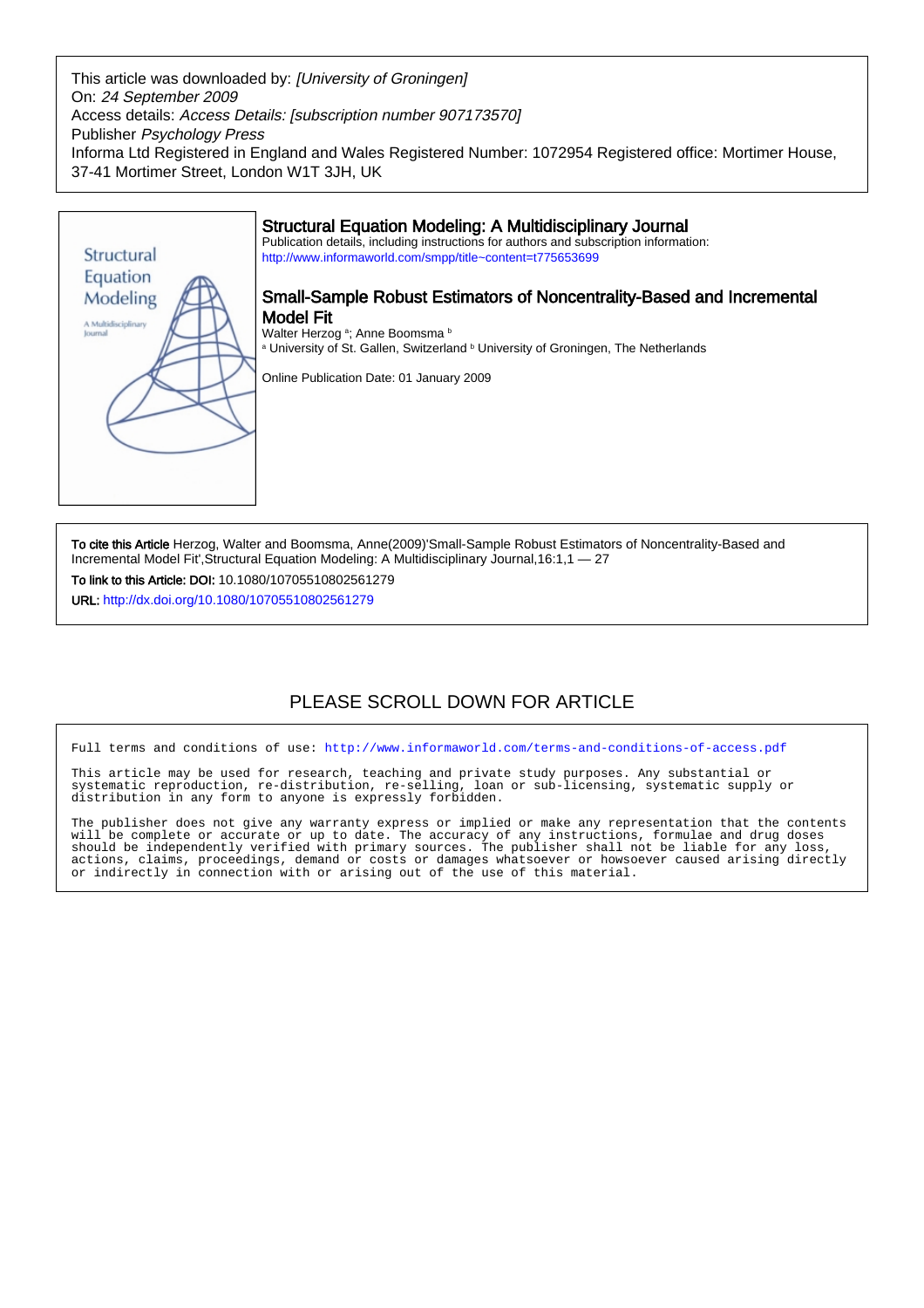$\mathbf\Psi$  Psychology Press

Structural Equation Modeling, 16:1–27, 2009 Copyright © Taylor & Francis Group, LLC ISSN: 1070-5511 print/1532-8007 online DOI: 10.1080/10705510802561279

# Small–Sample Robust Estimators of Noncentrality–Based and Incremental Model Fit

Walter Herzog University of St. Gallen, Switzerland

## Anne Boomsma

University of Groningen, The Netherlands

Traditional estimators of fit measures based on the noncentral chi–square distribution (root mean square error of approximation [RMSEA], Steiger's  $\gamma$ , etc.) tend to overreject acceptable models when the sample size is small. To handle this problem, it is proposed to employ Bartlett's (1950), Yuan's (2005), or Swain's (1975) correction of the maximum likelihood chi–square statistic for the estimation of noncentrality–based fit measures. In a Monte Carlo study, it is shown that Swain's correction especially produces reliable estimates and confidence intervals for different degrees of model misspecification (RMSEA range: 0.000–0.096) and sample sizes (50, 75, 100, 150, 200). In the second part of the article, the study is extended to incremental fit indexes (Tucker–Lewis Index, Comparative Fit Index, etc.). For their small–sample robust estimation, use of Swain's correction is recommended only for the target model, not for the independence model. The Swain–corrected estimators only require a ratio of sample size to estimated parameters of about 2:1 (sometimes even less) and are thus strongly recommended for applied research. R software is provided for convenient use.

Despite the prominence of model fit statistics based on the noncentral chi–square distribution in applied research, there are surprisingly few investigations on their small–sample behavior. The studies by Curran et al. (2002), Curran et al. (2003), and Hu and Bentler (1999) indicate that sample size should be at least 200 to achieve robust inference based on the noncentral chi–square distribution. When sample size is smaller, the population noncentrality parameter is overestimated with the undesirable consequence that noncentrality–based statistics tend to overreject acceptable models. This finding was revalidated in a study by Olsson, Foss, and Breivik (2004). These authors also found that a sample size of 200 is not enough when model

Correspondence should be addressed to Walter Herzog, Institute of Marketing and Retailing, Dufourstrasse 40a, CH–9000 St. Gallen, Switzerland. E-mail: walter.herzog@unisg.ch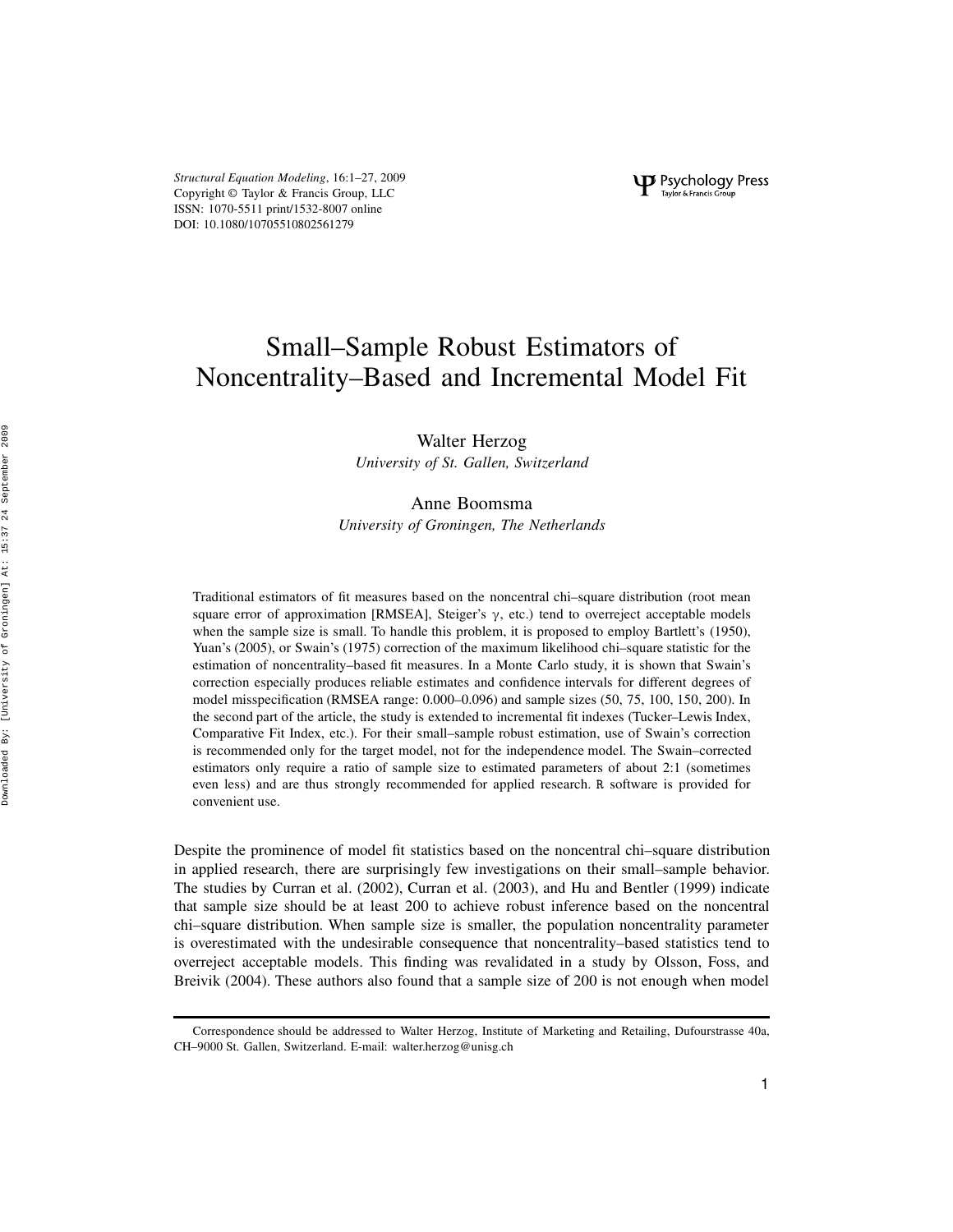size increases, thereby implicitly highlighting the importance of considering sample size in relation to model size, as measured, for example, by the number of free parameters (e.g., Herzog, Boomsma, & Reinecke, 2007; Nevitt & Hancock, 2004).

Applied researchers, however, often deal with relatively small ratios of sample size to model size. In dyadic studies (Kenny, Kashy, & Cook, 2006), for example, it is very hard to get large data sets (e.g., Homburg & Fürst, 2005). Compared to observational studies, sample sizes in experimental studies are usually also small, which is one of the main reasons experimental researchers so rarely apply covariance structure methodology (Tomarken & Waller, 2005). The robustness against small sample size is still one of the most serious challenges in covariance structure modeling. Irrespective of model size, some applied researchers dare not even think of using this methodology when the number of observations is less than 200.

Our general objective in this study is to reduce problems associated with small sample sizes under varying degrees of model misspecification. The more specific aim of the investigation is twofold. First, we propose employing Bartlett's (1950), Swain's (1975), or Yuan's (2005) correction of the maximum likelihood chi–square statistic for the computation of noncentrality– based fit statistics. The primary interest here is the behavior of these corrected estimators compared to the traditional method when (a) sample size relative to model size decreases, and (b) the degree of misspecification increases. The goal is to select an estimator that performs best in approximating a noncentral chi–square distribution across a wide range of sample sizes and degrees of misspecification. Performance criteria are relative mean bias, relative standard deviation bias, and coverage rates of confidence intervals for the population noncentrality parameter. We also illustrate the practical relevance of the findings in the root mean square error of approximation (RMSEA) metric of the noncentrality parameter. Second, the study is extended to the independence model in the framework of incremental fit indexes, using the Tucker–Lewis Index (TLI) as an illustration. In summary, we want to provide applied researchers with small–sample robust estimators of both noncentrality–based and incremental population model fit indexes.

The article is structured as follows. First, covariance structure tests based on the central and the noncentral chi–square distribution are discussed formally, and relevant Monte Carlo studies are reviewed. Second, modified estimators of noncentrality–based model fit indexes are introduced with reference to Bartlett (1950), Yuan (2005), and Swain (1975), and expectations about the small–sample behavior of the statistics under study are formulated. Third, the design of our Monte Carlo investigation is described and results for noncentrality–based statistics are presented. In a supplementary analysis, the study is extended to the independence model and the small–sample robust estimation of incremental model fit indexes. Finally, the results are illustrated by correcting estimates of noncentrality–based and incremental fit measures reported in a recently published small–sample study.

#### CENTRAL CHI–SQUARE DISTRIBUTION

In the following, consider a vector of p random variables  $z$  ( $p \times 1$ ) with a corresponding empirical sample covariance matrix **S** ( $p \times p$ ) based on  $N = n + 1$  independent observations, and a population model with covariance structure  $\Sigma(\theta)$   $(p \times p)$ , where  $\theta$   $(t \times 1)$  is a vector of independent model parameters to be estimated. It is well known that, given the sample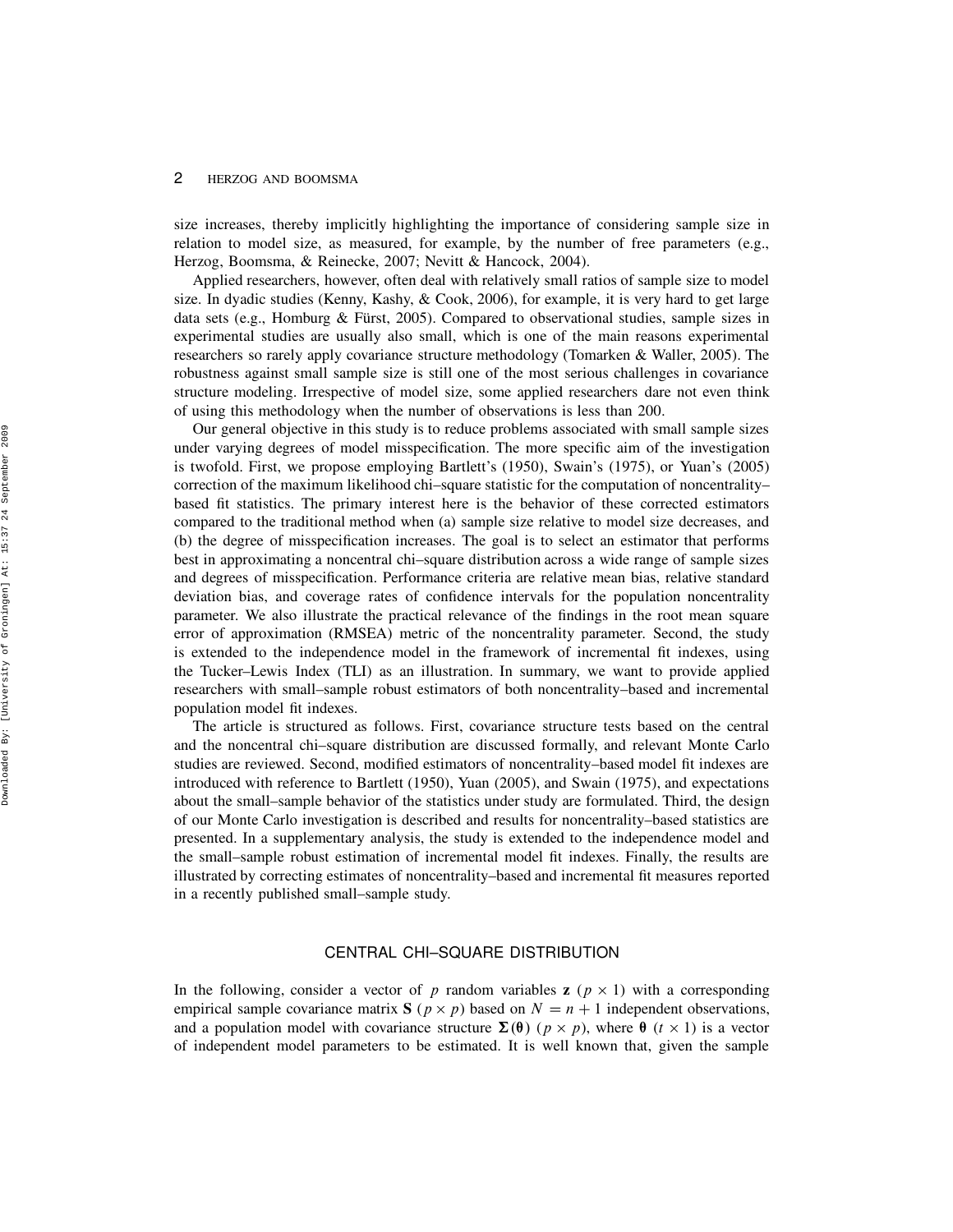covariance matrix S, the minimization of

$$
F_{ML}[\mathbf{S}, \Sigma(\mathbf{\theta})] = \log |\Sigma(\mathbf{\theta})| + \text{tr}[\mathbf{S}\Sigma(\mathbf{\theta})^{-1}] - \log |\mathbf{S}| - p \tag{1}
$$

yields the maximum likelihood estimate  $\hat{\theta}$  of  $\theta$ .

We define  $\Sigma_0$  as the true population covariance matrix generated by the population model  $M_0$  of the p variables, and  $\Sigma(\theta_j)$  as the population covariance matrix implied by a postulated model  $M_j$ . The null hypothesis  $H_0$ :  $\Sigma_0 = \Sigma(\theta_j)$ , that is, the hypothesis that the postulated model holds exactly in the population, can then be tested against the alternative that  $\Sigma_0$  is any positive definite covariance matrix,  $\Omega$  say; the alternative hypothesis can be expressed as  $H_1$ :  $\Sigma_0 = \Omega$ . If  $\Omega = S$  and  $H_0$  holds, the distribution of the likelihood ratio test statistic

$$
T_{ML} = nF_{ML}[\mathbf{S}, \Sigma(\hat{\theta}_j)]
$$
 (2)

converges to a central chi-square distribution with  $d = p(p+1)/2 - t$  degrees of freedom as the sample size N increases (Wilks, 1938). The likelihood ratio test statistic can be used to test whether the proposed model should be rejected at a certain significance level: the so–called test of exact fit.

It should be noted that the test of exact fit is sensitive to violations of underlying assumptions. These are mainly independent observations, multivariate normality of the observed variables, and a large sample size (the functioning of asymptotic theory). If these assumptions are violated, empirical Type I error rates are typically too large and population models are rejected too frequently (e.g., Hu, Bentler, & Kano, 1992; Savalei, 2008) .

### NONCENTRAL CHI–SQUARE DISTRIBUTION

A rather implicit assumption underlying the derivations in the previous section is that a covariance structure model can in principle hold exactly in the population, as reflected by  $H_0$ :  $\Sigma_0 = \Sigma(\theta_i)$ . However, use of a statistical model implies that a researcher is willing to abstract from reality's complexity and therefore, every covariance structure model is by definition only an approximation of reality or, negatively formulated, "wrong" to some degree. Hence, it seems hardly appropriate to test whether a model holds exactly in the population. From the perspective that models never fit exactly, it is of far more practical interest to infer to what degree a model–implied covariance matrix differs from the population covariance matrix. This issue was raised by Steiger and Lind (1980), refined by Steiger, Shapiro, and Browne (1985), and elaborated on by Cudeck and Henly (1991) and Browne and Cudeck (1993).

Cudeck and Henly (1991) defined three types of discrepancies or errors (see also Browne & Cudeck, 1993). Let  $\Sigma_0 = \Sigma(\theta_0)$  denote the true population covariance matrix resulting from the population or "operating" model  $M_0$  (Cudeck & Henly, 1991), which, as argued, never exactly corresponds to the estimated or postulated model  $M_j$  of the researcher. Moreover, let  $\tilde{\Sigma}_j = \Sigma(\tilde{\theta}_j)$  represent the best fit of the postulated model  $M_j$  to  $\Sigma_0$ ; that is,  $\tilde{\theta}_j =$ arg min  $F[\Sigma_0, \Sigma(\theta_j)]$ , where F is a discrepancy function as defined by Browne (1984, p. 64). The so–called error of approximation refers to the lack of fit of model  $M_j$  to the population model  $M_0$  by looking at differences between  $\Sigma_0$  and  $\tilde{\Sigma}_j$  in terms of  $F: F_0 = F(\Sigma_0, \tilde{\Sigma}_j)$ .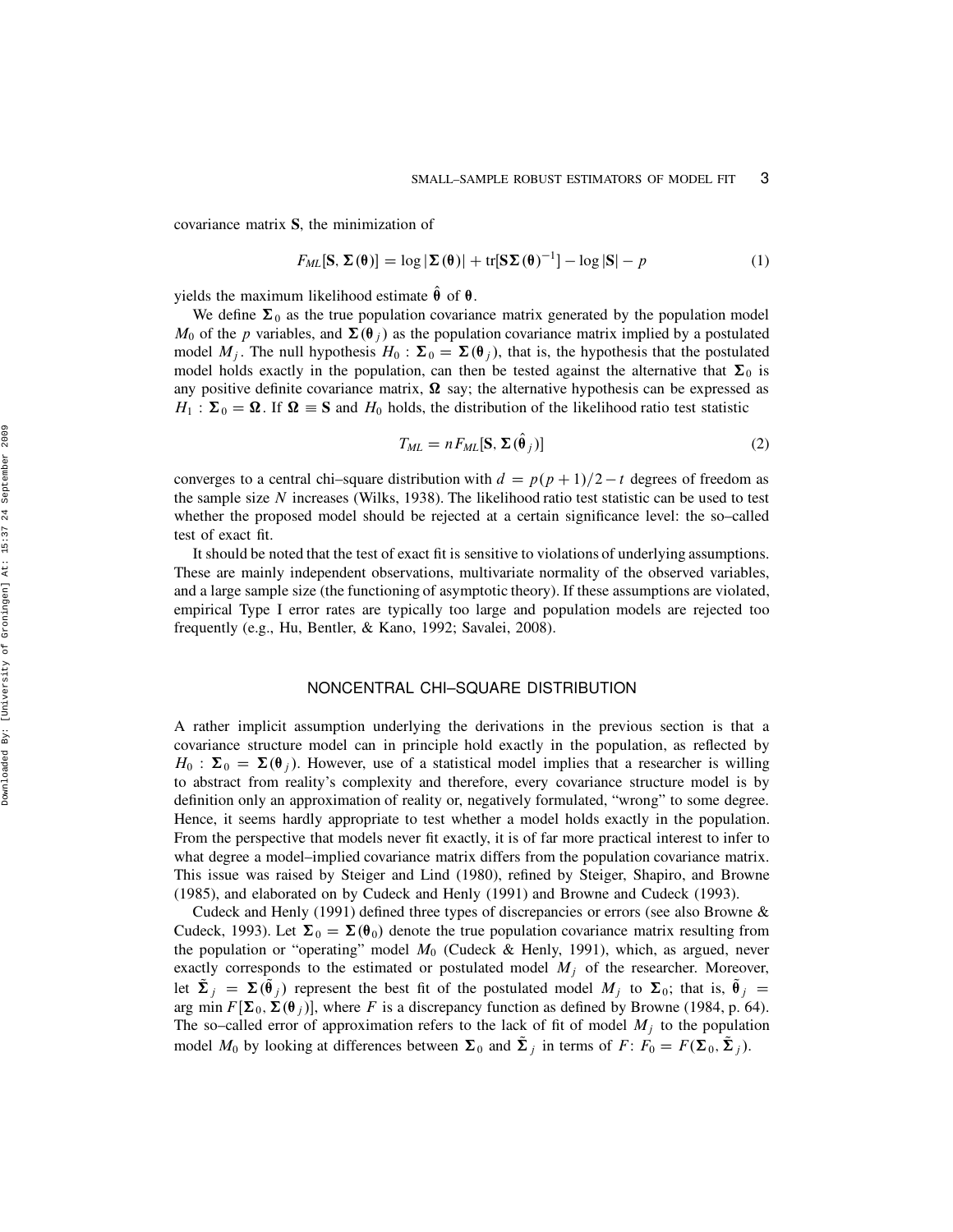Furthermore, let  $\hat{\Sigma}_j = \Sigma(\hat{\theta}_j)$  represent the best fit of model  $M_j$  to the sample covariance matrix S; that is,  $\hat{\theta}_j$  = arg min  $F[S, \Sigma(\theta_j)]$ . The error of estimation refers to differences between  $\tilde{\Sigma}_j$  and  $\hat{\Sigma}_j$  in terms of  $F: F_e = F(\tilde{\Sigma}_j, \hat{\Sigma}_j)$ .

Finally, the overall error denotes the difference between  $\Sigma_0$  and  $\hat{\Sigma}_j$  in terms of F:  $F_t$  =  $F(\mathbf{\Sigma}_0, \hat{\mathbf{\Sigma}}_j).$ 

In the remainder of this article, we are only concerned with  $F = F_{ML}$ ; see Equation 1. Hence, in the sequel, the maximum likelihood (ML) discrepancy function defines the error of approximation, the error of estimation, and the overall error.

Under the crucial assumption that the error of approximation is small relative to the error of estimation (in addition to the assumptions concerning the test of exact fit mentioned in the previous section), it has been shown that  $T_{ML}$  asymptotically follows a noncentral chi-square distribution with degrees of freedom d and noncentrality parameter  $\lambda = nF_0$  (Steiger et al., 1985). A noncentral chi–square variate has an expectation of  $d + \lambda$  and a standard deviation of  $\sqrt{2d+4\lambda}$ .

The noncentral chi–square distribution explicitly incorporates the amount of substantial model error in terms of  $F_0$  or  $\lambda$ . Since Steiger and Lind's (1980) seminal presentation to the Psychometric Society, attention has shifted from "statistical significance" of model error to "practical significance" of model error. The major drawback with the latter perspective, however, is that one cannot take refuge in mere significance testing of  $F_0 = 0$ , which is equivalent to the test of exact fit. Instead, one has to distinguish carefully between close– and not–close–fitting models in terms of the error of approximation,  $F_0$ . For that purpose, Steiger and Lind (1980) introduced the RMSEA as a metric of  $F_0$  or  $\lambda$ , which is defined as the square rooted error of approximation per degree of freedom:

RMSEA = 
$$
\sqrt{\frac{F_0}{d}} = \sqrt{\frac{\lambda}{dn}}
$$
. (3)

The lower bound of RMSEA is zero because the population noncentrality parameter  $\lambda$  is nonnegative by definition, but the upper bound of RMSEA is not normed. The division by degrees of freedom  $d$  takes model complexity into account: In more complex models, more parameters  $t$  have to be estimated and, given a fixed number of observed variables  $p$ , the reduced degrees of freedom  $d$  result in larger values of RMSEA; that is, in less close model fit. As a consequence, conditional on the sample data, parsimonious models are favored over complicated models in RMSEA–based model evaluation. Further, the square root in Equation 3 prevents the occurrence of very small RMSEA values that might be difficult to interpret. In addition, the square root causes the second–order derivative of RMSEA with respect to  $F_0$  or  $\lambda$ to be negative. Therefore, Equation 3 is more sensitive to changes in the error of approximation when  $F_0$  is small than when it is large. As a result, RMSEA can discriminate between "good" and "rather good" models but it is less appropriate to discriminate between "bad" and "very bad" models.

Browne and Cudeck (1993, p. 144) suggested that an RMSEA value of less than 0.05 indicates "close" fit, a value of 0.05 up to 0.08 indicates "reasonable" fit, and that "one would not want to employ a model with an RMSEA greater than 0.10." Rules of thumb, however, are always subject to criticism and should be interpreted with caution and tolerance (e.g., Chen et al., 2008; Marsh, Hau, & Wen, 2004).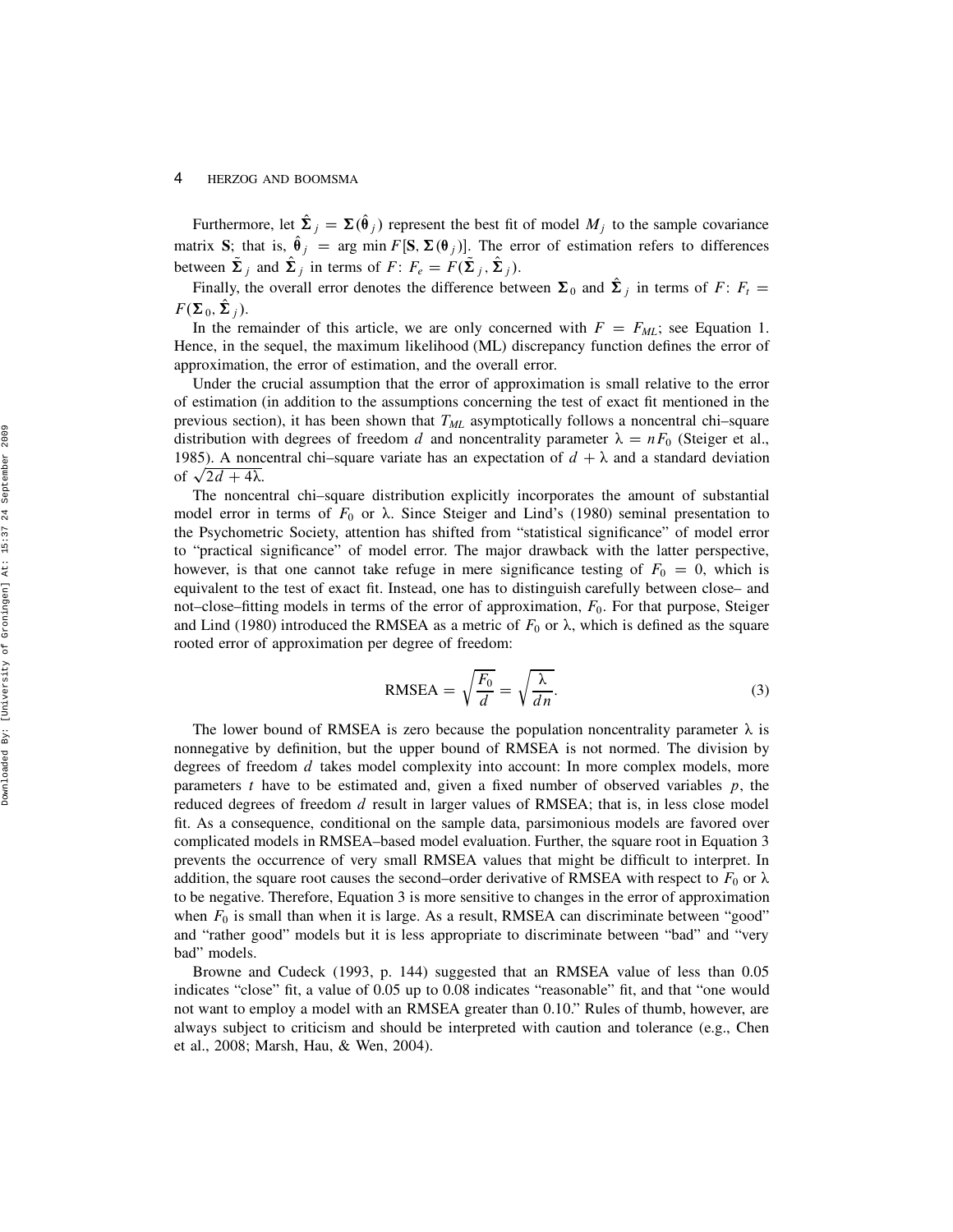The noncentrality parameter  $\lambda$  is usually estimated by  $\lambda = \max(T_{ML} - d; 0)$ . As a result, the population RMSEA is estimated by

$$
RM\hat{S}EA = \sqrt{\frac{\hat{\lambda}}{dn}}.
$$
 (4)

Because it is known that the sampling distribution of  $T_{ML}$  matches a noncentral chi-square distribution under conditions already mentioned, it is possible to estimate confidence limits for  $\lambda$  and RMSEA. In deriving confidence limits for  $\lambda$ , one usually employs the cumulative distribution function  $G(T_{ML}|d, \lambda)$ . If one is willing to accept a Type I error probability of  $\alpha$ , then a lower confidence limit for  $\lambda$  can be calculated by solving for  $\hat{\lambda}_L$  in the equation  $G(T_{ML}|d, \lambda_L) = 1 - \alpha/2$ . This is a nonlinear numerical problem and any root–finding routine implemented in statistical software packages will be useful for this purpose. Similarly, it is possible to obtain the upper confidence limit for  $\lambda$  by solving for  $\lambda_U$  in the equation  $G(T_{ML}|d, \lambda_U) = \alpha/2$ . It should be noted that the estimated confidence limits are in general not equidistant to the point estimate  $\lambda$ . It follows that for every  $\lambda$ 

$$
P(\hat{\lambda}_L < \lambda < \hat{\lambda}_U) = 1 - \alpha,\tag{5}
$$

and it is straightforward that for every RMSEA

$$
P\left(\sqrt{\frac{\hat{\lambda}_L}{dn}} < \text{RMSEA} < \sqrt{\frac{\hat{\lambda}_U}{dn}}\right) = 1 - \alpha. \tag{6}
$$

Note that Equations 5 and 6 also contain information about the test of exact fit, as the test of exact fit will be significant at error level  $\alpha/2$  when  $\lambda_L > 0$  (Browne & Cudeck, 1993). For example, a positive  $\lambda_L$  based on a 90% confidence region means that the test of exact fit is significant at a 5% Type I error level.

The usefulness of the noncentral chi–square distribution for the evaluation of model fit is in most cases illustrated with reference to the RMSEA metric of  $\lambda$ , although there are many other interesting fit indexes that are functions of  $\lambda$ , for example Steiger's  $\gamma$  or McDonald's Centrality Index (for a discussion see Hu & Bentler, 1999). In principle, one can also estimate confidence intervals for corresponding population counterparts of these latter statistics. However, the RMSEA has clearly received the most attention in applied research, and it has also been recommended that this statistic be reported in combination with the standardized root mean square residual (SRMR; Hu & Bentler, 1999). Due to its practical relevance, we also present the results of our simulation study in the RMSEA metric of the noncentrality parameter. It should be noted, however, that our findings and recommendations hold for other noncentrality–based statistics as well (e.g., Steiger's  $\gamma$ , McDonald's Centrality Index, etc.).

As indicated, model evaluating inference in covariance structure modeling based on the central and the noncentral chi–square distribution is exact only asymptotically; that is, if sample size increases to infinity. Although there are a number of studies on the approximation of the central chi–square distribution with small sample sizes (e.g., Bentler & Yuan, 1999; Boomsma,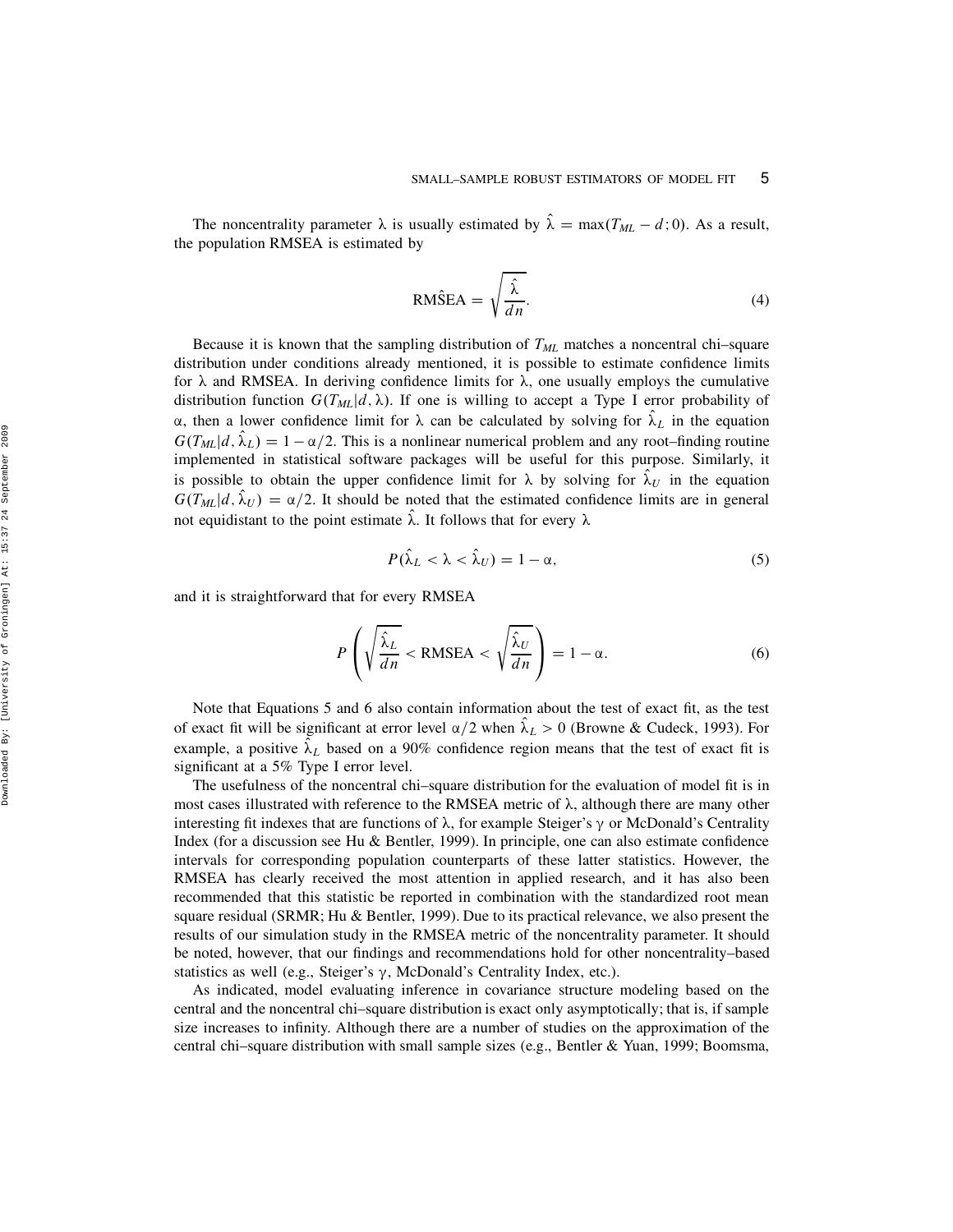1983; Fouladi, 2000; Nevitt & Hancock, 2004), there is very limited empirical research on the small–sample behavior of noncentral chi–square statistics in covariance structure modeling.

The main message of these few studies is that noncentrality–based fit statistics, and especially RMSEA, tend to overreject acceptable models when sample size is small, say  $N \le 200$  (Curran et al., 2003; Hu & Bentler, 1999). This is because mean and variance of the noncentral chi– square distribution are overestimated when small samples are analyzed (Curran et al., 2002; Olsson et al., 2004).

Furthermore, the studies by Curran et al. (2003) and Olsson et al. (2004) confirm that the overestimation of mean and variance of the noncentral chi–square distribution leads to a decreased coverage rate when confidence intervals for  $\lambda$  and RMSEA are estimated using Equations 5 and 6, respectively.

It is also worth noting that Olsson et al. (2004) found that the approximation of the noncentral chi–square distribution breaks down with increasing model size. As a result, sample size recommendations relative to model size might be of advantage, for example, in terms of N:t ratios. As mentioned earlier, however, although rules of thumb, like N:t ratios, might provide sensible guidelines for applied researchers in many situations, they should always be employed with abundant vigilance and leniency (e.g., Brown, 2006; Jackson, 2001, 2003, 2007).

Large  $N$ : t ratios are rather rare in applied research. At the outset of this article, it was emphasized that in particular experimental and dyadic studies are often based on small sample sizes. In the next section, we introduce alternative estimators of noncentrality–based population model fit that are supposed to work even under very small N:t ratios, without losing the described asymptotic properties.

#### SMALL–SAMPLE CORRECTIONS

In the following, three corrective procedures are introduced that are known to improve the small–sample performance of  $T_{ML}$  under the assumption that  $H_0$  holds; that is, they are designed to robustify the test of exact fit against small sample sizes. Although, to our knowledge, nothing is known about their performance under model misspecification, it is rather intuitive to employ these corrections in the noncentral case as well (see, e.g., Steiger et al., 1985). We first introduce Bartlett's (1950), Yuan's (2005), and Swain's (1975) correction for the test of exact fit. Expectations about the performance of the statistics under study in the noncentral case are formulated next.

## Bartlett–Corrected Statistics

For the test of exact fit of exploratory factor models, Bartlett (1937, 1950, 1954) developed a small–sample correction of  $T_{ML}$ . Fouladi (2000) and Nevitt and Hancock (2004) proposed to employ Bartlett's correction for general covariance structure models as well. Bartlett suggested to multiply  $T_{ML}$  by

$$
b = 1 - \frac{4k + 2p + 5}{6n} \tag{7}
$$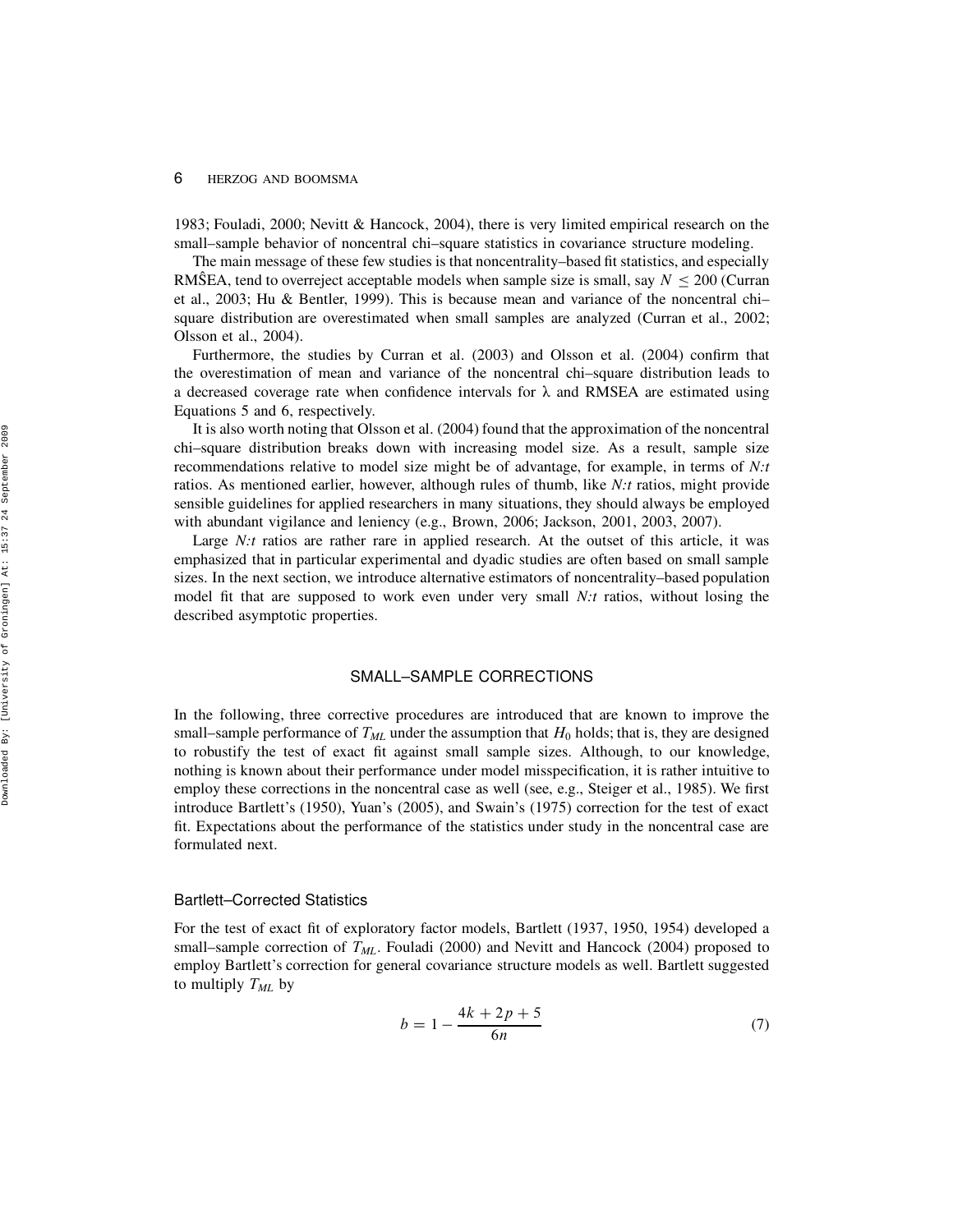which results in a new test statistic

$$
T_{MLb} \equiv bT_{ML}.\tag{8}
$$

Equation 7 is a function of the number of latent variables  $k$ , the number of observed variables p, and the sample size  $N = n + 1$ , and it was derived by expansion of a moment generating function (Bartlett, 1950, Equation 3). It follows from Equations 7 and 8 that asymptotically the sampling distribution of the Bartlett–corrected statistic matches that of  $T_{ML}$ . However,  $T_{MLb}$ more closely follows a chi–square distribution when  $N$  is small (Fouladi, 2000; Herzog et al., 2007; Nevitt & Hancock, 2004).

## Yuan–Corrected Statistics

As we have emphasized, the Bartlett–correction (Equation 8) is the appropriate small–sample correction for exploratory or unrestricted factor models only. For the test of general covariance structures, Wakaki, Eguchi, and Fujikoshi (1990) developed a Bartlett–like correction that seems to improve the performance of  $T_{ML}$  for arbitrary covariance structure models (Kensuke, Takahiro, & Kazuo, 2005). Unfortunately, this correction procedure is quite complicated, even for small models; therefore, Yuan (2005) recommended the "ad hoc correction"

$$
T_{MLy} \equiv yT_{ML},\tag{9}
$$

with a modification of the Bartlett correction factor (Equation 7) to

$$
y = 1 - \frac{2k + 2p + 7}{6n}.\tag{10}
$$

Yuan (2005) argued that an exploratory factor model is identical to a confirmatory factor model when the number of latent variables  $k$  equals one. In this case, the Bartlett correction factor (Equation 7) is appropriate and  $y = b$ . In general for  $k > 1$ , the exploratory factor model has more factor loadings to be estimated compared to a "usual" covariance structure model with a factor complexity of one (i.e., every measured variable is related to only one factor). As a result, the Bartlett factor in Equation 7 is based on a too–large number of parameters to be estimated when a usual covariance structure model is tested. In Equation 7,  $k$  is the only variable that takes into account the number of parameters. Without giving a detailed derivation, Yuan (2005) proposed to employ the constant 2 instead of 4 as a multiplication factor of  $k$  in his ad hoc correction of  $T_{ML}$ . As a result, every additional latent variable does not decrease the correction factor by  $\frac{\partial b}{\partial k} = -\frac{2}{3n}$ , as for Bartlett's case, but by  $\frac{\partial y}{\partial k} = -\frac{1}{3n}$ , thereby taking into account that usually fewer parameters are estimated in "ordinary" covariance structure models compared to exploratory factor models.

In general,  $b < y$ , and thus  $T_{MLb} < T_{MLy}$  as long as  $k > 1$ . However, from Equations 10 and 7, it is obvious that  $T_{MLb}$  and  $T_{MLy}$  should perform quite similarly.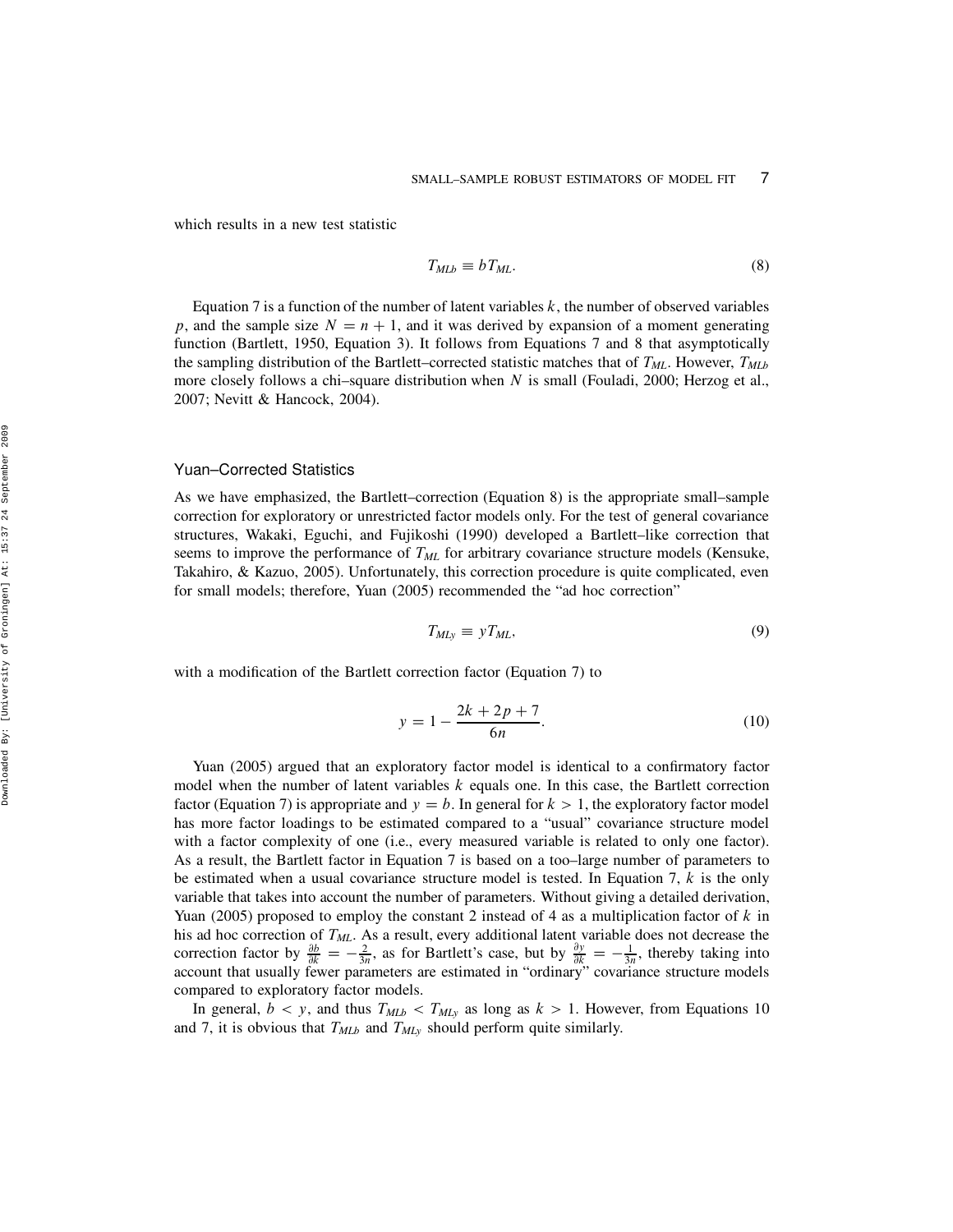#### Swain–Corrected Statistics

Swain (1975) derived four small–sample corrections of  $T_{ML}$  for general covariance structure models. In our study, only the most promising of these four will be considered; see also Browne (1982). Unlike Yuan (2005), who used the  $k$ -factor Bartlett correction as a starting point and argued that there are too many parameters  $t$  considered in Bartlett's original scaling factor when general covariance structure models are analyzed, Swain (1975) used the test of a fixed covariance structure as a starting point with  $t = 0$  and  $d = p(p + 1)/2$ . For that situation, the appropriate scaling factor is also known (Bartlett, 1954, section IIIa), and Swain proposed several ways to consider that  $t > 0$  in general covariance structure models. According to Swain (1975, pp. 78–82), the most promising small–sample correction factor of  $T_{ML}$  is defined as

$$
s = 1 - \frac{p(2p^2 + 3p - 1) - q(2q^2 + 3q - 1)}{12dn},
$$
\n(11)

where

$$
q = \frac{\sqrt{1 + 4p(p+1) - 8d} - 1}{2},
$$
\n(12)

with p observed variables, d degrees of freedom, and  $N = n + 1$  observations. The Swain correction of the test statistic  $T_{ML}$  is defined as

$$
T_{MLs} \equiv sT_{ML}.\tag{13}
$$

#### Noncentral Case

Remember that the three corrective procedures already presented are not designed for the case of model misspecification and therefore, it is not clear whether they also result in a better approximation of a noncentral chi–square distribution when  $H_0$ :  $\Sigma_0 = \Sigma(\theta_j)$  does not hold. In earlier research (Steiger et al., 1985), however, Bartlett's statistic was applied for the evaluation of misspecified models without any comment in this matter.

To check whether the rather intuitive application of multiplicative corrections of  $T_{ML}$  is legitimate, the behavior of  $T_{ML}$ ,  $T_{ML}$ ,  $T_{ML}$ , and  $T_{MLs}$  is studied under different sample size conditions and different degrees of model misspecification in the remainder of this article. More specifically, empirical means and standard deviations of these model fit statistics are compared to the theoretical moments of the noncentral chi–square distribution. Coverage rates of estimated confidence intervals for  $F_0$  or  $\lambda$  resulting from these four statistics are also investigated. Finally, the results are illustrated in the RMSEA metric of  $F_0$  or  $\lambda$ . For these purposes we define

$$
\hat{\lambda}_b = T_{MLb} - d, \qquad \hat{\lambda}_y = T_{MLy} - d, \qquad \hat{\lambda}_s = T_{MLs} - d,
$$
\n(14)

and

$$
RM\hat{S}EA_b = \sqrt{\frac{\hat{\lambda}_b}{dn}}, \quad RM\hat{S}EA_y = \sqrt{\frac{\hat{\lambda}_y}{dn}}, \quad RM\hat{S}EA_s = \sqrt{\frac{\hat{\lambda}_s}{dn}}.
$$
 (15)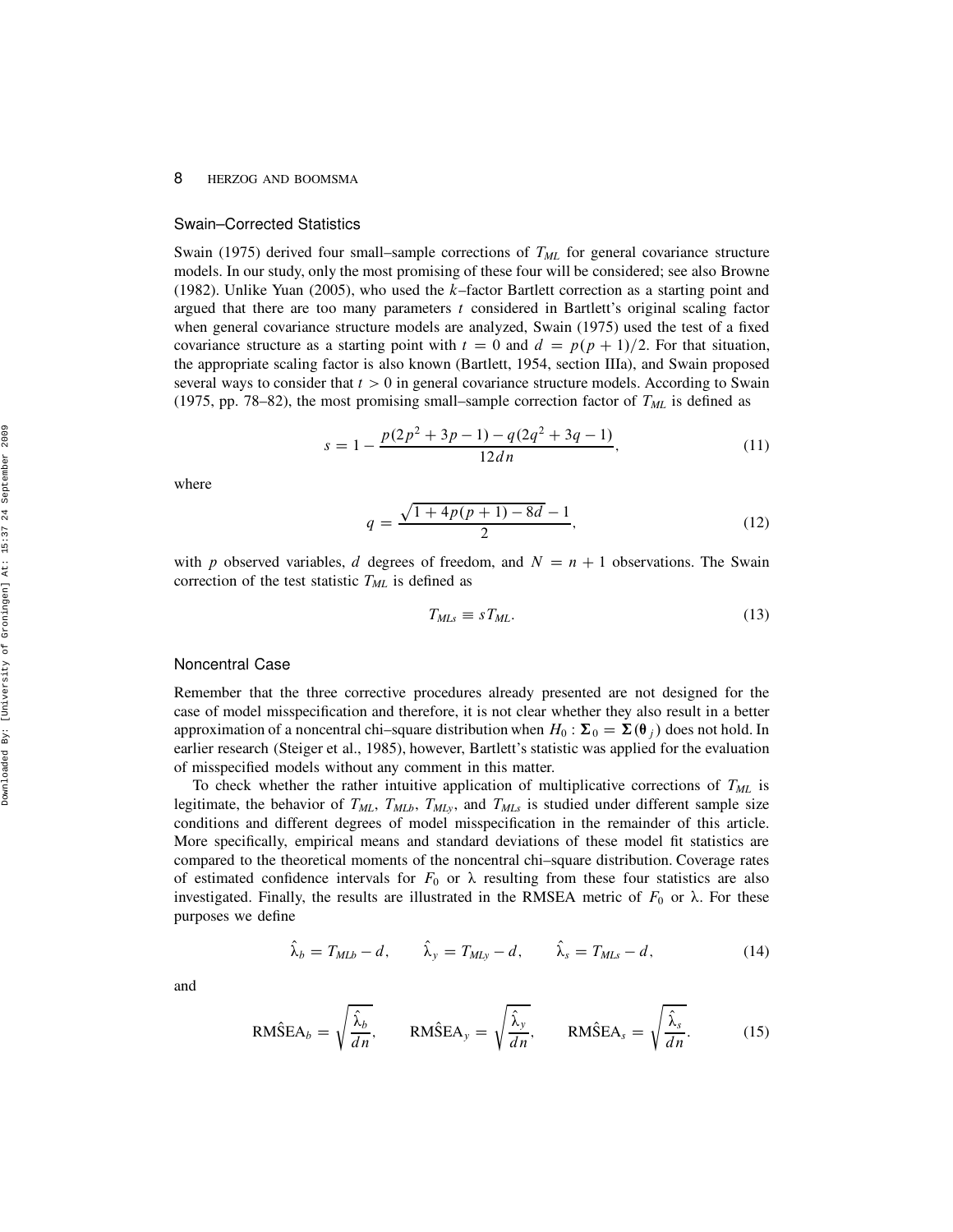#### Expectations

What are our expectations regarding the small–sample performance of the statistics under study? In accordance with the results of previous studies, we first expect for small sample sizes (in particular for  $N < 200$ ) that both mean value and standard deviation of  $T_{ML}$  are too large, resulting in too liberal estimates of  $\lambda$  (i.e.,  $\lambda$  being overestimated) and in coverage rates below nominal values (cf. Curran et al., 2003; Curran et al., 2002; Olsson et al., 2004).

Second, all corrective procedures are expected to give less liberal estimates of  $\lambda$  compared to the traditional procedure because all correction factors are smaller than one for finite sample sizes. In some cases, they might even be too conservative (i.e.,  $\lambda$  being underestimated). It is therefore hard to predict whether the corrections under study are less biased compared to  $T_{ML}$ .

Third, as discussed earlier, it is clear that Bartlett's procedure is more conservative than Yuan's procedure as long as  $k > 1$ , but the difference between the two correction factors is quite small. From the results of earlier empirical studies, it can further be concluded that Swain's procedure is the least corrective and thus the least conservative statistic of all corrective procedures (Fouladi, 2000; Herzog et al., 2007). Hence, it is expected that  $T_{MLb} < T_{MLb}$  $T_{MLs}$  <  $T_{ML}$ , and that mean values and standard deviations are the smallest for  $T_{MLb}$  and the largest for  $T_{ML}$ . It is not clear though, which statistic will have the best approximation to a noncentral chi–square distribution. Furthermore, it is not straightforward which statistic produces the best estimates of  $\lambda$ , RMSEA, and the corresponding confidence intervals. The only hint in the literature is that  $T_{MLb}$  might be a bit too conservative, or to be more specific, the moments of the corresponding noncentral chi–square distribution might be underestimated when sample sizes are small and  $F_0$  is rather large (Steiger et al., 1985). It is therefore possible that  $T_{MLy}$  and  $T_{MLs}$  perform better than  $T_{MLb}$  and  $T_{ML}$  for small N:t ratios.

Finally, it is known that mean and standard deviation bias of  $T_{ML}$  slightly reduce with increasing  $F_0$  (Curran et al., 2003; Curran et al., 2002). However, when  $F_0$  increases much, the standard deviation bias inflates extremely but the mean bias seems unaffected (Curran et al., 2002; Olsson et al., 2004). These tendencies are expected for all statistics under study.

Unfortunately, to our knowledge, no more background information is available—neither from asymptotic theory nor from previous Monte Carlo studies—that could help to formulate more specific expectations. The following simulation work is designed to provide more insights into the small–sample behavior of the statistics under study.

#### MONTE CARLO DESIGN

#### Sample Size Conditions

Data sets with sample sizes of 50, 75, 100, 150, and 200 were generated to analyze the small– sample behavior of the statistics under investigation.

## Population Model and Misspecifications

The population model  $M_0$  is depicted in Figure 1. It is a confirmatory factor model with four latent factors and 24 observed variables. Solid arrows represent regular loadings of 0.70, dashed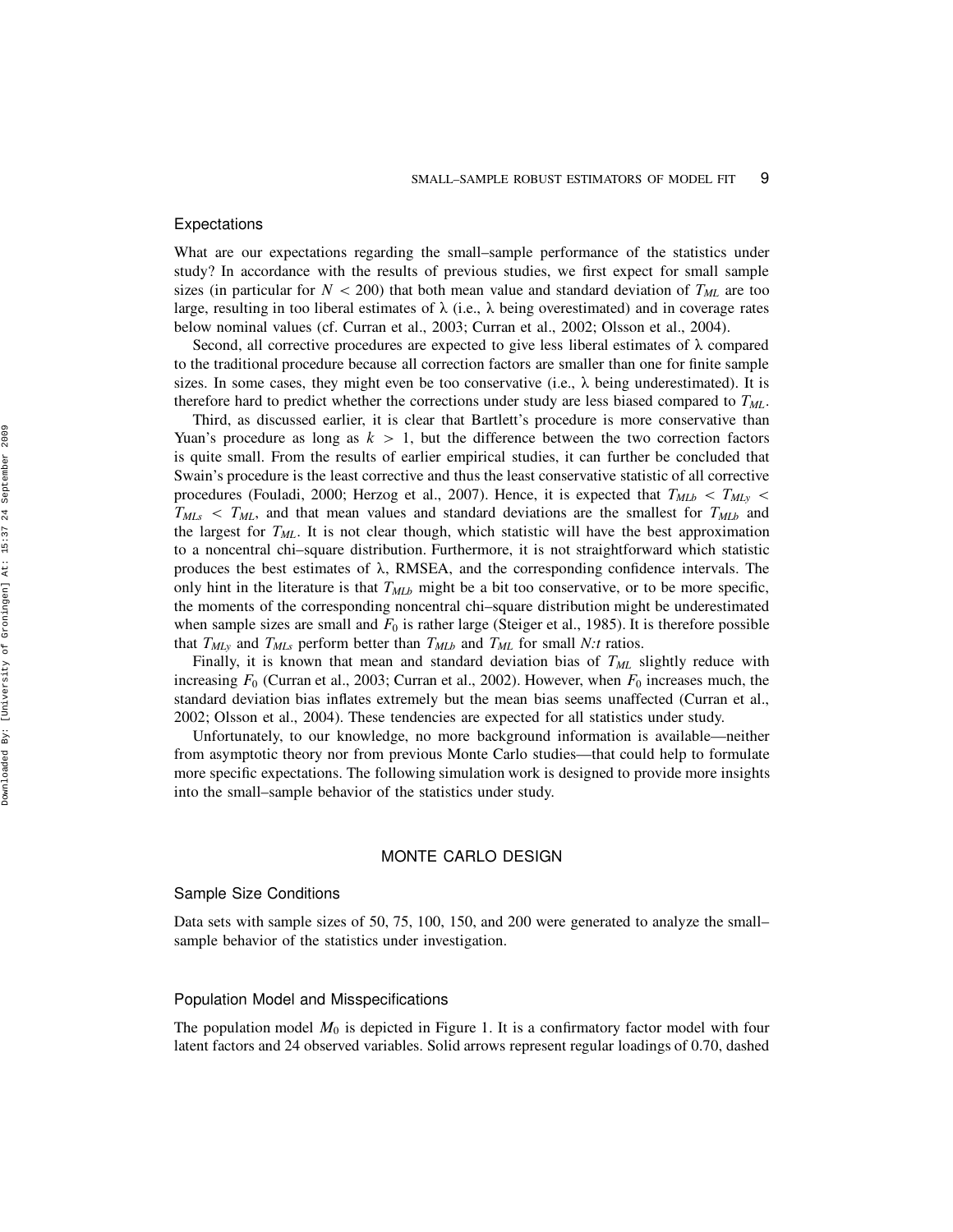

FIGURE 1 Population model  $M_0$ .

arrows denote cross–loadings of 0.35, and curved double–sided arrows stand for correlations among latent factors of 0.30. Variances of the latent factors were fixed to the value of 1. These population values were selected in accordance with a similar model generated by Curran, West, and Finch (1996) and Nevitt and Hancock (2001). As usual, error variances were determined so that all observed variable variances equal 1 (e.g., Olsson, Foss, Troye, & Howell, 2000). That is, the error variances were fixed to 0.2405 for  $x_6$ ,  $x_7$ ,  $x_{12}$ ,  $x_{13}$ ,  $x_{18}$ , and  $x_{19}$ , and to 0.5100 in all other cases.

For all sample size conditions, five models  $(M_0-M_4)$  were analyzed with an increasing degree of misspecification, as indicated by population values of RMSEA ranging from 0.000 up to 0.096 (for details see Table 1). This range was selected because it represents the variety of RMSEA values usually reported in applied studies. The value of 0.000 reflects perfect model fit, and a value close to 0.100 indicates very poor model fit that might be acceptable only under very specific conditions (e.g., as in the case of Homburg & Fürst, 2005).

TABLE 1 Overview of Models in the Monte Carlo Design

| Model          |    | d   | F <sub>0</sub> | RMSEA | TLI   | Model Error                                                                                                                                                                                 |
|----------------|----|-----|----------------|-------|-------|---------------------------------------------------------------------------------------------------------------------------------------------------------------------------------------------|
| $M_0$          | 60 | 240 | 0.000          | 0.000 | 1.000 | None                                                                                                                                                                                        |
| $M_1$          | 59 | 241 | 0.241          | 0.032 | 0.978 | $\xi_4 \rightarrow x_{18}$ omitted                                                                                                                                                          |
| M <sub>2</sub> | 58 | 242 | 0.480          | 0.045 | 0.956 | $\xi_4 \rightarrow x_{18}$ and $\xi_3 \rightarrow x_{19}$ omitted                                                                                                                           |
| $M_3$          | 54 | 246 | 1.349          | 0.074 | 0.877 | All cross-loadings omitted                                                                                                                                                                  |
| $M_4$          | 54 | 246 | 2.264          | 0.096 | 0.794 | All cross-loadings omitted, but:<br>$\xi_1$ loads on $x_7$ , but $\xi_2$ does not;<br>$\xi_2$ loads on $x_{13}$ , but $\xi_3$ does not;<br>$\xi_3$ loads on $x_{19}$ , but $\xi_4$ does not |
| $M_5$          | 24 | 276 | 12.330         | 0.211 | 0.000 | Independence model                                                                                                                                                                          |
|                |    |     |                |       |       |                                                                                                                                                                                             |

*Note.* RMSEA = root mean square error of approximation; TLI = Tucker–Lewis Index.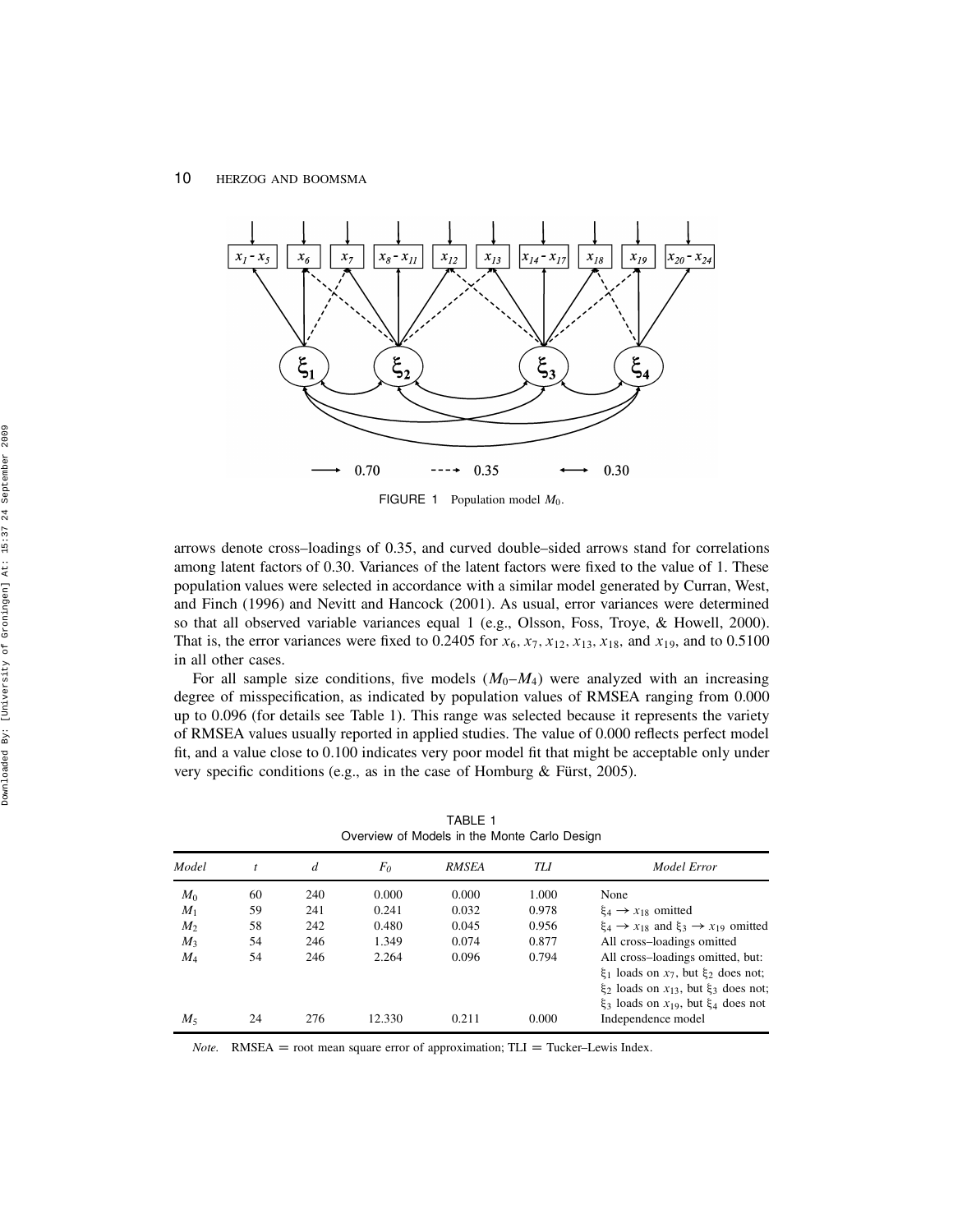#### Estimators of Model Fit

The third main factor in this study crossing the  $25$  sample size  $\times$  model specification conditions is the model fit estimator with four levels:  $T_{ML}$ ,  $T_{MLb}$ ,  $T_{MLy}$ , and  $T_{MLs}$ . As a result, the experimental setup of the Monte Carlo study is a  $5 \times 5 \times 4$  factorial design with 100 conditions. The response variables are described in the performance criteria section.

## Data Generation and Model Estimation

Samples of size  $N$  were generated from a  $(24$ -variate) multinormal distribution with covariance structure  $\Sigma(\theta_0)$  resulting from the population model  $M_0$  (see Table 1 and Figure 1). Both generation of the sample data and estimation of the models was performed by using the Mplus software program (Version 4.2; Muthén & Muthén, 2007). The seed values for the pseudo– random sample draws from the multivariate normal population distribution for the five sample size conditions were 71398311  $(N = 50)$ , 48781591  $(N = 75)$ , 39528719  $(N = 100)$ , 09187419 ( $N = 150$ ), and 61846648 ( $N = 200$ ).

The starting values for the model parameter estimates were set to their population values, and factor variances were fixed to 1.00 for reasons of identification. The factor models were estimated using the primary maximum likelihood estimation setting (ML) in Mplus. For statistical analyses of the generated model estimates, R software (Version 2.4.1) was used; see, for example, Venables, Smith, and the R Development Core Team (2006).

## Number of Replications

For each of the five sample size conditions, 10,000 data sets were generated from population model  $M_0$  shown in Figure 1. Following Olsson et al. (2004), Curran et al. (2002), and Curran et al. (2003), additional data were generated for the rare cases in which improper solutions occurred (a maximum rate of 1.86% for model  $M_3$  with  $N = 50$ ). There were no problems with convergence during the iterative estimation process, which might be due to the large number of indicators per factor that has been shown to reduce problems with nonconvergence and improper solutions (Boomsma, 1985; Marsh et al., 1998).

#### Performance Criteria

A number of performance criteria are important when evaluating the finite–sample behavior of the model test statistics under study.

First, the relative mean bias (i.e., the mean of a statistic computed across all replications divided by its asymptotically predicted mean), the relative standard deviation bias (i.e., the standard deviation of a statistic computed across all replications divided by its asymptotically predicted standard deviation), and the coverage rates of the estimated confidence intervals for  $\lambda$  are studied. Across all replications, the coverage rate should be equal to  $1 - \alpha$ , and in our study we investigate the widely applied case where  $1 - \alpha = 0.90$ . Due to the large number of replications, we did not employ significance tests for the deviations of empirical means, standard deviations, and coverage rates from their asymptotically predicted values. From the derivations of Steiger et al. (1985), it is clear that for every  $F_0 > 0$ , no test statistic will exactly follow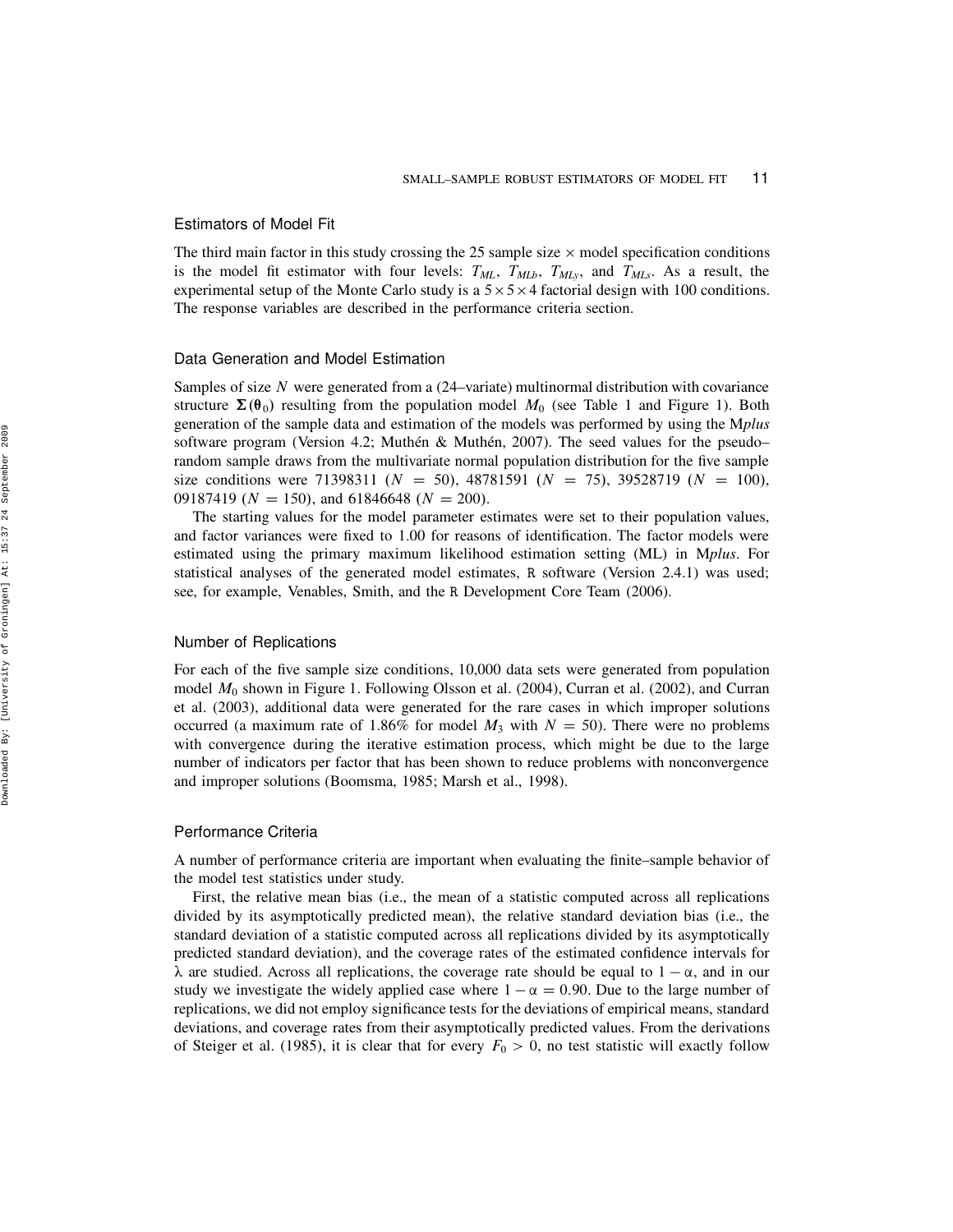a noncentral chi–square distribution. This also holds for the finite–sample case: Asymptotic theory predicts that for  $N < \infty$ , test statistics will not follow a central or a noncentral chisquare distribution exactly. Thus, significance of deviations from theoretical values mainly depends on the number of replications. In this study, the primary objective therefore is to determine the practical significance of the deviations. The number of replications was set to 10,000 to get estimates of these deviations close to the population deviations. Concordant with Curran et al. (2002), acceptable values of relative mean bias and relative standard deviation bias are defined by the range [0.95, 1.05]. Similarly, acceptable coverage rates are defined by values between 0.88 and 0.92 for a 90% confidence interval (Curran et al., 2003). In the tables with the summarized results (see next section), acceptable relative mean biases, relative standard deviation biases, and coverage rates are printed in boldface.

Second, means and standard deviations of RMSEA estimators are reported to illustrate the practical relevance of our findings in this widely applied metric of the noncentrality parameter. We also report on the root mean squared error (RMSE) of the four RMSEA estimators (see Equations 4 and 15). The RMSE of an estimator equals the square rooted sum of its squared bias and its variance. For each cross–condition of sample size  $\times$  degree of misspecification, the best performing RMSEA estimate (i.e., the one with the lowest RMSE) is highlighted by printing mean, standard deviation, and RMSE in boldface. When two or more RMSEA estimators have the lowest RMSE (equal to the third decimal place), mean, standard deviation, and RMSE of these estimators are printed in boldface.

## RESULTS

In Tables 2 through 5, the results for  $T_{ML}$ ,  $T_{MLb}$ ,  $T_{MLy}$ , and  $T_{MLs}$  are reported in terms of the performance criteria described in the previous section.

#### Traditional Estimator

For  $T_{ML}$ , the relative mean bias reduces with increasing sample size and increasing degree of misspecification, as expected. Both findings cross–validate results reported by Curran et al. (2002). The mean of  $T_{ML}$  across the 10,000 replications is 30% larger compared to its expected value for RMSEA = 0 and  $N = 50$ ; even for  $N = 150$  and  $N = 200$ , the mean of  $T_{ML}$  is larger than its theoretical value. The relative standard deviation bias reduces with increasing sample size. It also decreases with increasing misspecification but this tendency is weaker and occasionally not monotone when  $N$  increases. The coverage rates associated with the traditional estimation method are not acceptable for any condition under study. In particular for RMSEA  $= 0$  and  $N = 50$ , only 11% instead of 90% of the confidence intervals cover  $\lambda$ , which is quite an alarming result for applied researchers.

In RMSEA metric, the results show that the traditional method is too liberal, with the apparent consequence that acceptable models estimated with small sample sizes are rejected too frequently. The standard deviation of RMSEA decreases monotone with increasing sample size and increasing misspecification. RMSEA is among the best estimators compared to the other three estimators (RMSEA<sub>b</sub>, RMSEA<sub>y</sub>, and RMSEA<sub>s</sub>) in terms of RMSE only for  $N = 150$ and  $N = 200$ .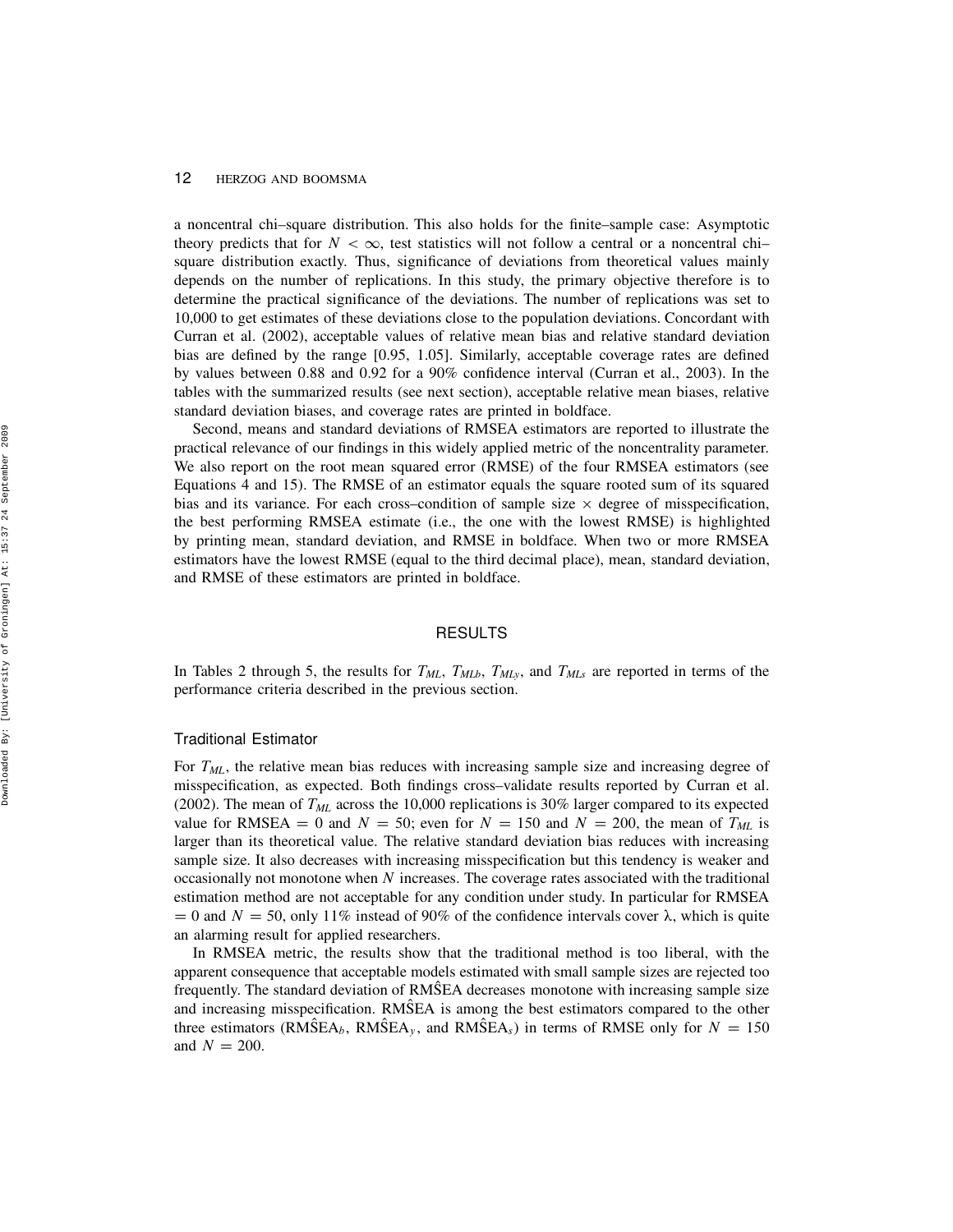|                                 | Sample Size                                   |                                                                    |                                |                                |                                |  |  |
|---------------------------------|-----------------------------------------------|--------------------------------------------------------------------|--------------------------------|--------------------------------|--------------------------------|--|--|
| <b>RMSEA</b>                    | $N = 50$<br>$N:t \approx 0.9$                 | $N = 75$<br>$N:t \approx 1.3$                                      | $N = 100$<br>$N:t \approx 1.7$ | $N = 150$<br>$N:t \approx 2.6$ | $N = 200$<br>$N:t \approx 3.4$ |  |  |
| Relative mean bias <sup>a</sup> |                                               |                                                                    |                                |                                |                                |  |  |
| 0.000                           | 1.30                                          | 1.18                                                               | 1.12                           | 1.08                           | 1.06                           |  |  |
| 0.032                           | 1.28                                          | 1.17                                                               | 1.11                           | 1.07                           | 1.05                           |  |  |
| 0.045                           | 1.27                                          | 1.15                                                               | 1.10                           | 1.05                           | 1.03                           |  |  |
| 0.074                           | 1.23                                          | 1.12                                                               | 1.08                           | 1.04                           | 1.02                           |  |  |
| 0.096                           | 1.20                                          | 1.11                                                               | 1.06                           | 1.03                           | 1.02                           |  |  |
|                                 | Relative standard deviation bias <sup>b</sup> |                                                                    |                                |                                |                                |  |  |
| 0.000                           | 1.32                                          | 1.17                                                               | 1.12                           | 1.07                           | 1.05                           |  |  |
| 0.032                           | 1.29                                          | 1.16                                                               | 1.10                           | 1.05                           | 1.04                           |  |  |
| 0.045                           | 1.27                                          | 1.15                                                               | 1.09                           | 1.05                           | 1.05                           |  |  |
| 0.074                           | 1.22                                          | 1.12                                                               | 1.08                           | 1.05                           | 1.05                           |  |  |
| 0.096                           | 1.21                                          | 1.14                                                               | 1.11                           | 1.09                           | 1.09                           |  |  |
|                                 |                                               | Coverage rate for $\lambda$ (90% confidence interval) <sup>c</sup> |                                |                                |                                |  |  |
| 0.000                           | 0.11                                          | 0.43                                                               | 0.62                           | 0.78                           | 0.84                           |  |  |
| 0.032                           | 0.13                                          | 0.46                                                               | 0.66                           | 0.81                           | 0.85                           |  |  |
| 0.045                           | 0.16                                          | 0.51                                                               | 0.71                           | 0.83                           | 0.86                           |  |  |
| 0.074                           | 0.22                                          | 0.61                                                               | 0.74                           | 0.85                           | 0.87                           |  |  |
| 0.096                           | 0.29                                          | 0.65                                                               | 0.77                           | 0.84                           | 0.86                           |  |  |
|                                 |                                               | $M$ (SD) [root mean squared error] of RM $$E Ad$                   |                                |                                |                                |  |  |
| 0.000                           | 0.076                                         | 0.046                                                              | 0.032                          | 0.020                          | 0.015                          |  |  |
|                                 | (0.017)                                       | (0.017)                                                            | (0.016)                        | (0.014)                        | (0.012)                        |  |  |
|                                 | [0.078]                                       | [0.049]                                                            | [0.036]                        | [0.024]                        | [0.019]                        |  |  |
| 0.032                           | 0.083                                         | 0.056                                                              | 0.046                          | 0.037                          | 0.035                          |  |  |
|                                 | (0.016)                                       | (0.015)                                                            | (0.013)                        | (0.011)                        | (0.009)                        |  |  |
|                                 | [0.053]                                       | [0.029]                                                            | [0.019]                        | [0.012]                        | [0.009]                        |  |  |
| 0.045                           | 0.088                                         | 0.064                                                              | 0.055                          | 0.049                          | 0.047                          |  |  |
|                                 | (0.015)                                       | (0.013)                                                            | (0.011)                        | (0.009)                        | (0.007)                        |  |  |
|                                 | [0.046]                                       | [0.024]                                                            | [0.016]                        | [0.010]                        | [0.007]                        |  |  |
| 0.074                           | 0.106                                         | 0.088                                                              | 0.081                          | 0.077                          | 0.075                          |  |  |
|                                 | (0.013)                                       | (0.011)                                                            | (0.009)                        | (0.007)                        | (0.006)                        |  |  |
|                                 | [0.035]                                       | [0.017]                                                            | [0.011]                        | [0.007]                        | [0.006]                        |  |  |
| 0.096                           | 0.123                                         | 0.107                                                              | 0.102                          | 0.098                          | 0.097                          |  |  |
|                                 | (0.013)                                       | (0.010)                                                            | (0.008)                        | (0.006)                        | (0.005)                        |  |  |
|                                 | [0.030]                                       | [0.015]                                                            | [0.010]                        | [0.007]                        | [0.006]                        |  |  |

TABLE 2 Performance of  $T_{ML}$ 

*Note.* RMSEA = root mean square error of approximation.

<sup>a</sup>Values in the range [0.95, 1.05] are defined as acceptable and printed in boldface. <sup>b</sup>Values in the range [0.95, 1.05] are defined as acceptable and printed in boldface. <sup>c</sup>Values in the range [0.88, 0.92] are defined as acceptable and printed in boldface. <sup>d</sup>For each RMSEA  $\times$  sample size condition, mean values  $(M)$  are printed without parentheses, standard deviations  $(SD)$  in parentheses, and root mean squared errors in brackets. For each RMSEA  $\times$  sample size condition, these three values are printed in boldface when no other estimator reported in Tables 3 through 5 has a smaller root mean squared error.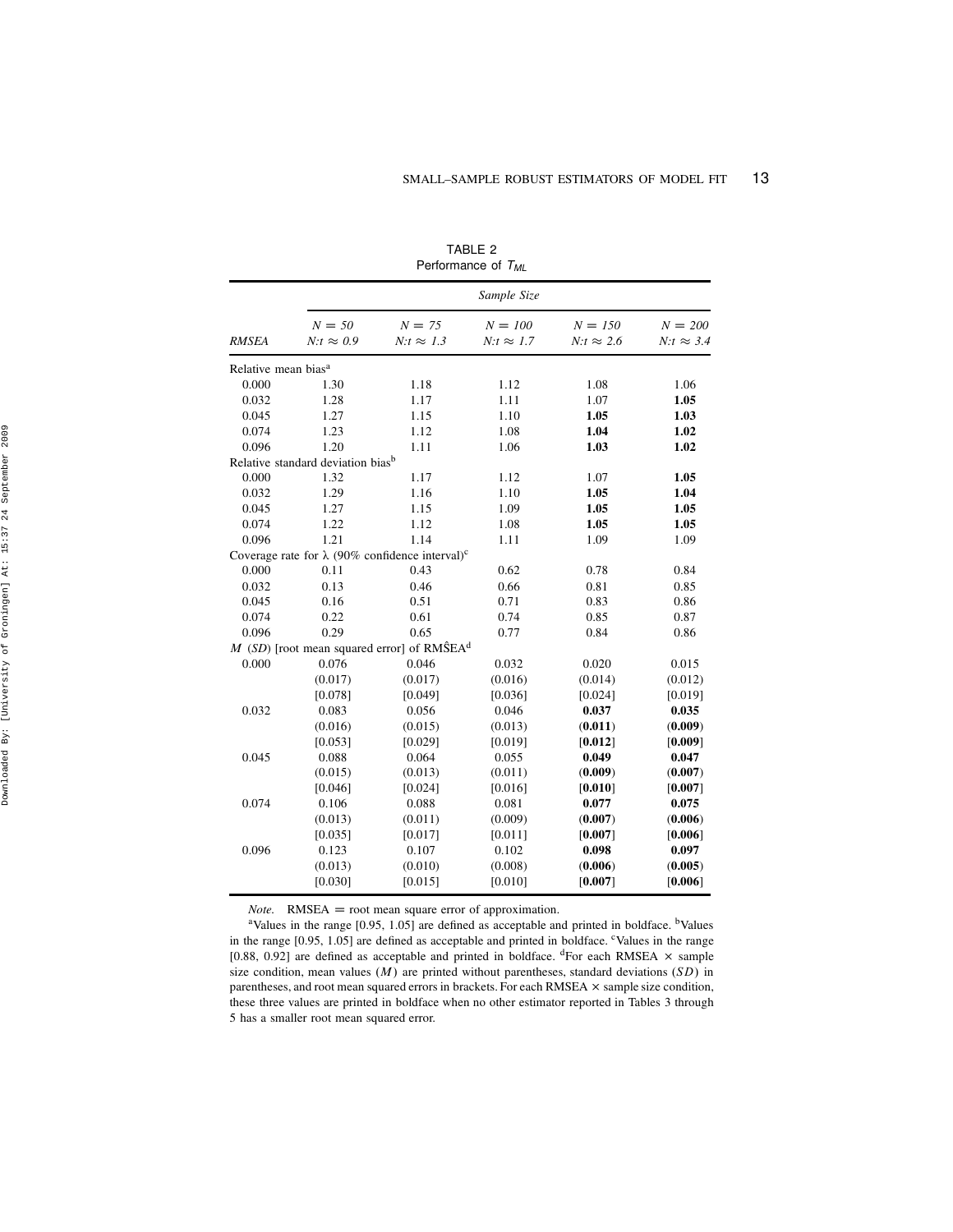|                                 |                                                                    |                   | Sample Size       |                   |                   |  |  |  |
|---------------------------------|--------------------------------------------------------------------|-------------------|-------------------|-------------------|-------------------|--|--|--|
|                                 | $N = 50$                                                           | $N = 75$          | $N = 100$         | $N = 150$         | $N = 200$         |  |  |  |
| <b>RMSEA</b>                    | $N:t \approx 0.9$                                                  | $N:t \approx 1.3$ | $N:t \approx 1.7$ | $N:t \approx 2.6$ | $N:t \approx 3.4$ |  |  |  |
| Relative mean bias <sup>a</sup> |                                                                    |                   |                   |                   |                   |  |  |  |
| 0.000                           | 0.99                                                               | 0.99              | 0.99              | 0.99              | 1.00              |  |  |  |
| 0.032                           | 0.98                                                               | 0.98              | 0.98              | 0.98              | 0.99              |  |  |  |
| 0.045                           | 0.97                                                               | 0.97              | 0.97              | 0.97              | 0.97              |  |  |  |
| 0.074                           | 0.94                                                               | 0.95              | 0.95              | 0.96              | 0.96              |  |  |  |
| 0.096                           | 0.92                                                               | 0.93              | 0.94              | 0.95              | 0.96              |  |  |  |
|                                 | Relative standard deviation bias <sup>b</sup>                      |                   |                   |                   |                   |  |  |  |
| 0.000                           | 1.00                                                               | 0.99              | 0.99              | 0.99              | 0.99              |  |  |  |
| 0.032                           | 0.99                                                               | 0.98              | 0.97              | 0.97              | 0.98              |  |  |  |
| 0.045                           | 0.97                                                               | 0.97              | 0.96              | 0.97              | 0.99              |  |  |  |
| 0.074                           | 0.94                                                               | 0.94              | 0.96              | 0.97              | 1.00              |  |  |  |
| 0.096                           | 0.92                                                               | 0.96              | 0.98              | 1.00              | 1.02              |  |  |  |
|                                 | Coverage rate for $\lambda$ (90% confidence interval) <sup>c</sup> |                   |                   |                   |                   |  |  |  |
| 0.000                           | 0.90                                                               | 0.90              | 0.90              | 0.90              | 0.90              |  |  |  |
| 0.032                           | 0.89                                                               | 0.90              | 0.90              | 0.90              | 0.90              |  |  |  |
| 0.045                           | 0.88                                                               | 0.89              | 0.89              | 0.89              | 0.89              |  |  |  |
| 0.074                           | 0.84                                                               | 0.84              | 0.85              | 0.86              | 0.86              |  |  |  |
| 0.096                           | 0.76                                                               | 0.79              | 0.80              | 0.82              | 0.83              |  |  |  |
|                                 | M (SD) [root mean squared error] of $RM\hat{S}EA_b^d$              |                   |                   |                   |                   |  |  |  |
| 0.000                           | 0.016                                                              | 0.013             | 0.011             | 0.009             | 0.008             |  |  |  |
|                                 | (0.020)                                                            | (0.017)           | (0.014)           | (0.012)           | (0.010)           |  |  |  |
|                                 | [0.026]                                                            | [0.021]           | [0.018]           | [0.015]           | [0.013]           |  |  |  |
| 0.032                           | 0.024                                                              | 0.025             | 0.025             | 0.027             | 0.029             |  |  |  |
|                                 | (0.023)                                                            | (0.019)           | (0.017)           | (0.013)           | (0.010)           |  |  |  |
|                                 | [0.024]                                                            | [0.020]           | [0.018]           | [0.014]           | [0.011]           |  |  |  |
| 0.045                           | 0.032                                                              | 0.036             | 0.038             | 0.041             | 0.042             |  |  |  |
|                                 | (0.024)                                                            | (0.019)           | (0.015)           | (0.010)           | (0.008)           |  |  |  |
|                                 | [0.027]                                                            | [0.021]           | [0.016]           | [0.011]           | [0.008]           |  |  |  |
| 0.074                           | 0.060                                                              | 0.066             | 0.068             | 0.070             | 0.071             |  |  |  |
|                                 | (0.020)                                                            | (0.012)           | (0.009)           | (0.007)           | (0.006)           |  |  |  |
|                                 | [0.024]                                                            | [0.015]           | [0.011]           | [0.008]           | [0.006]           |  |  |  |
| 0.096                           | 0.081                                                              | 0.087             | 0.089             | 0.092             | 0.093             |  |  |  |
|                                 | (0.015)                                                            | (0.010)           | (0.008)           | (0.006)           | (0.005)           |  |  |  |
|                                 | [0.021]                                                            | [0.014]           | [0.011]           | [0.008]           | [0.006]           |  |  |  |

TABLE 3 Performance of  $T_{MLb}$ 

*Note.* RMSEA = root mean square error of approximation.

<sup>a</sup>Values in the range [0.95, 1.05] are defined as acceptable and printed in boldface. <sup>b</sup>Values in the range [0.95, 1.05] are defined as acceptable and printed in boldface. <sup>c</sup>Values in the range [0.88, 0.92] are defined as acceptable and printed in boldface.  ${}^{d}$ For each RMSEA  $\times$ sample size condition, mean values  $(M)$  are printed without parentheses, standard deviations  $(SD)$  in parentheses, and root mean squared errors in brackets. For each RMSEA  $\times$  sample size condition, these three values are printed in boldface when no other estimator reported in Tables 2, 4, and 5 has a smaller root mean squared error.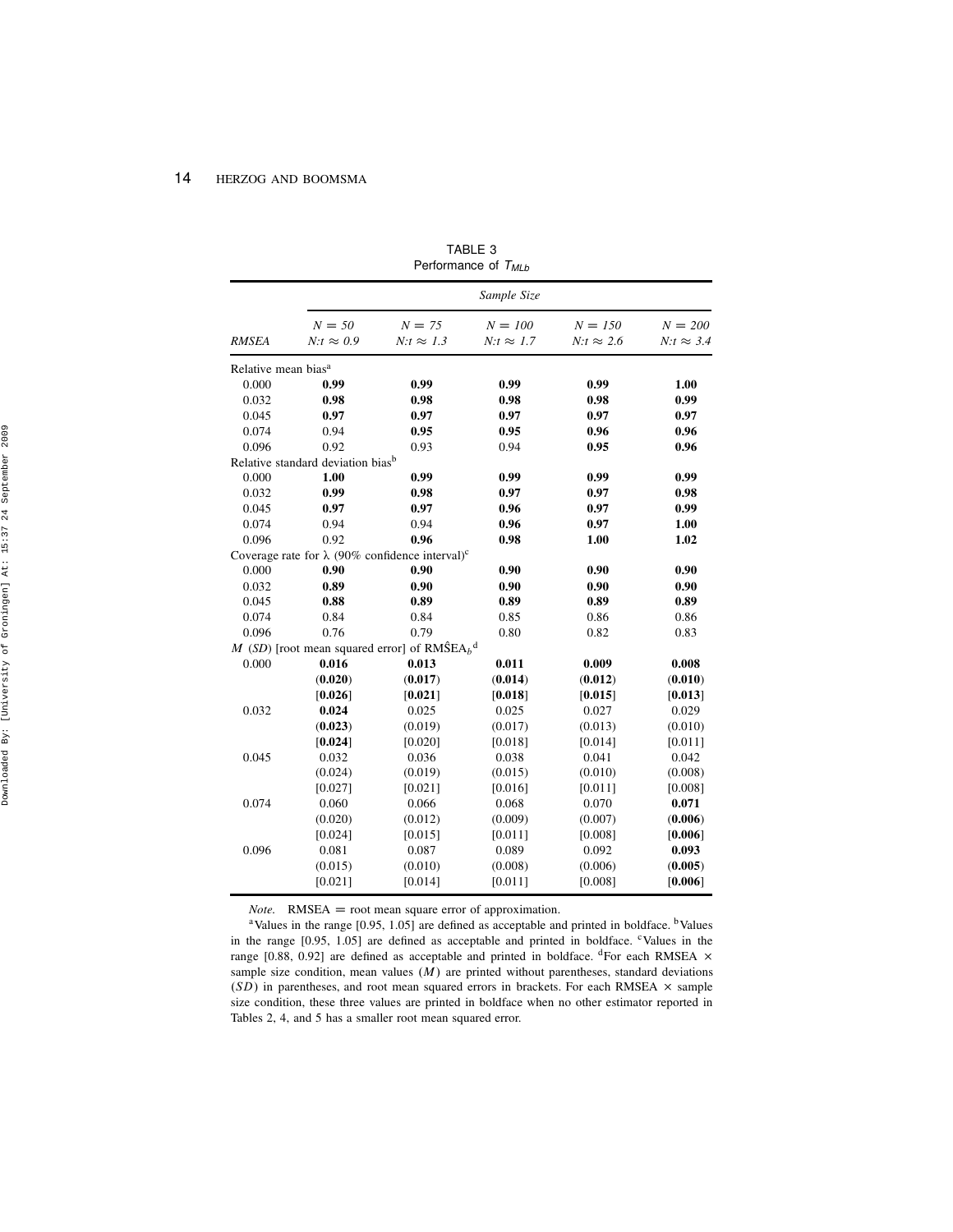|                                 | Sample Size                                   |                                                                     |                                |                                |                                |  |  |
|---------------------------------|-----------------------------------------------|---------------------------------------------------------------------|--------------------------------|--------------------------------|--------------------------------|--|--|
| <b>RMSEA</b>                    | $N = 50$<br>$N:t \approx 0.9$                 | $N = 75$<br>$N:t \approx 1.3$                                       | $N = 100$<br>$N:t \approx 1.7$ | $N = 150$<br>$N:t \approx 2.6$ | $N = 200$<br>$N:t \approx 3.4$ |  |  |
| Relative mean bias <sup>a</sup> |                                               |                                                                     |                                |                                |                                |  |  |
| 0.000                           | 1.02                                          | 1.01                                                                | 1.00                           | 1.00                           | 1.00                           |  |  |
| 0.032                           | 1.01                                          | 1.00                                                                | 0.99                           | 0.99                           | 0.99                           |  |  |
| 0.045                           | 1.00                                          | 0.99                                                                | 0.98                           | 0.98                           | 0.98                           |  |  |
| 0.074                           | 0.97                                          | 0.96                                                                | 0.96                           | 0.97                           | 0.97                           |  |  |
| 0.096                           | 0.94                                          | 0.95                                                                | 0.95                           | 0.96                           | 0.97                           |  |  |
|                                 | Relative standard deviation bias <sup>b</sup> |                                                                     |                                |                                |                                |  |  |
| 0.000                           | 1.03                                          | 1.01                                                                | 1.01                           | 1.01                           | 0.99                           |  |  |
| 0.032                           | 1.01                                          | 0.99                                                                | 0.98                           | 0.98                           | 0.99                           |  |  |
| 0.045                           | 1.00                                          | 0.99                                                                | 0.97                           | 0.98                           | 0.99                           |  |  |
| 0.074                           | 0.96                                          | 0.96                                                                | 0.97                           | 0.98                           | 1.00                           |  |  |
| 0.096                           | 0.95                                          | 0.98                                                                | 0.99                           | 1.01                           | 1.03                           |  |  |
|                                 |                                               | Coverage rate for $\lambda$ (90% confidence interval) <sup>c</sup>  |                                |                                |                                |  |  |
| 0.000                           | 0.89                                          | 0.90                                                                | 0.90                           | 0.90                           | 0.90                           |  |  |
| 0.032                           | 0.89                                          | 0.90                                                                | 0.90                           | 0.89                           | 0.90                           |  |  |
| 0.045                           | 0.90                                          | 0.90                                                                | 0.90                           | 0.89                           | 0.89                           |  |  |
| 0.074                           | 0.89                                          | 0.87                                                                | 0.87                           | 0.87                           | 0.87                           |  |  |
| 0.096                           | 0.83                                          | 0.83                                                                | 0.83                           | 0.84                           | 0.85                           |  |  |
|                                 |                                               | M (SD) [root mean squared error] of RMSEA <sub>v</sub> <sup>d</sup> |                                |                                |                                |  |  |
| 0.000                           | 0.022                                         | 0.016                                                               | 0.013                          | 0.010                          | 0.009                          |  |  |
|                                 | (0.022)                                       | (0.018)                                                             | (0.015)                        | (0.012)                        | (0.010)                        |  |  |
|                                 | [0.031]                                       | [0.024]                                                             | [0.020]                        | [0.016]                        | [0.014]                        |  |  |
| 0.032                           | 0.031                                         | 0.028                                                               | 0.027                          | 0.028                          | 0.029                          |  |  |
|                                 | (0.024)                                       | (0.019)                                                             | (0.017)                        | (0.013)                        | (0.010)                        |  |  |
|                                 | [0.024]                                       | [0.020]                                                             | [0.017]                        | [0.013]                        | [0.010]                        |  |  |
| 0.045                           | 0.039                                         | 0.039                                                               | 0.040                          | 0.041                          | 0.042                          |  |  |
|                                 | (0.024)                                       | (0.018)                                                             | (0.015)                        | (0.010)                        | (0.007)                        |  |  |
|                                 | [0.024]                                       | [0.019]                                                             | [0.015]                        | [0.010]                        | [0.008]                        |  |  |
| 0.074                           | 0.065                                         | 0.068                                                               | 0.069                          | 0.071                          | 0.072                          |  |  |
|                                 | (0.018)                                       | (0.012)                                                             | (0.009)                        | (0.007)                        | (0.006)                        |  |  |
|                                 | [0.020]                                       | [0.013]                                                             | [0.010]                        | [0.008]                        | [0.006]                        |  |  |
| 0.096                           | 0.086                                         | 0.089                                                               | 0.091                          | 0.092                          | 0.093                          |  |  |
|                                 | (0.014)                                       | (0.010)                                                             | (0.008)                        | (0.006)                        | (0.005)                        |  |  |
|                                 | [0.018]                                       | [0.012]                                                             | [0.010]                        | [0.007]                        | [0.006]                        |  |  |

TABLE 4 Performance of  $T_{MLy}$ 

*Note.* RMSEA = root mean square error of approximation.

<sup>a</sup>Values in the range [0.95, 1.05] are defined as acceptable and printed in boldface. <sup>b</sup>Values in the range [0.95, 1.05] are defined as acceptable and printed in boldface. <sup>c</sup>Values in the range [0.88, 0.92] are defined as acceptable and printed in boldface.  ${}^{d}$ For each RMSEA  $\times$ sample size condition, mean values  $(M)$  are printed without parentheses, standard deviations  $(SD)$  in parentheses, and root mean squared errors in brackets. For each RMSEA  $\times$  sample size condition, these three values are printed in boldface when no other estimator reported in Tables 2, 3, and 5 has a smaller root mean squared error.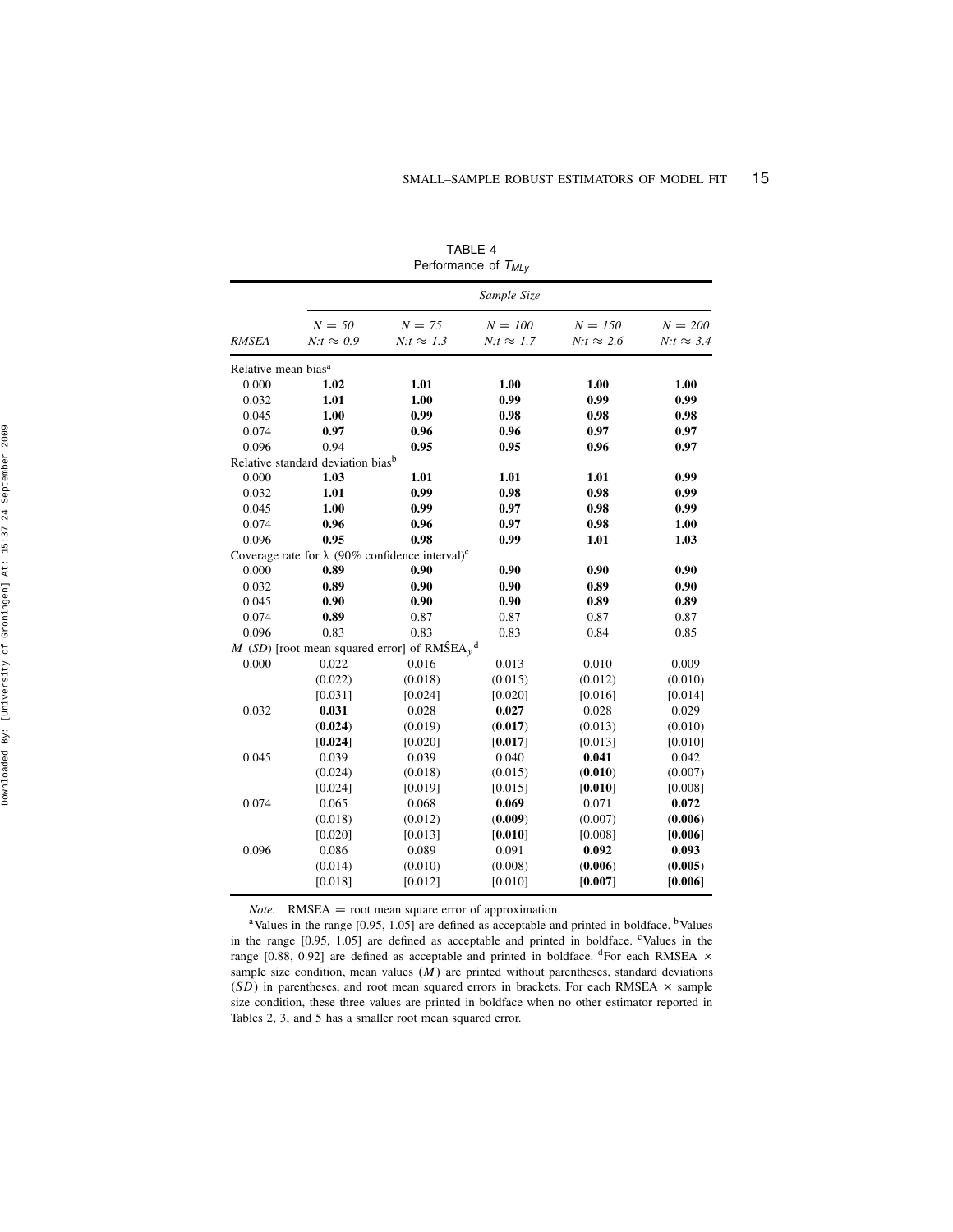|                                 | Sample Size                                   |                                                                    |                                |                                |                                |  |  |
|---------------------------------|-----------------------------------------------|--------------------------------------------------------------------|--------------------------------|--------------------------------|--------------------------------|--|--|
| <b>RMSEA</b>                    | $N = 50$<br>$N:t \approx 0.9$                 | $N = 75$<br>$N:t \approx 1.3$                                      | $N = 100$<br>$N:t \approx 1.7$ | $N = 150$<br>$N:t \approx 2.6$ | $N = 200$<br>$N:t \approx 3.4$ |  |  |
| Relative mean bias <sup>a</sup> |                                               |                                                                    |                                |                                |                                |  |  |
| 0.000                           | 1.06                                          | 1.03                                                               | 1.02                           | 1.01                           | 1.01                           |  |  |
| 0.032                           | 1.05                                          | 1.01                                                               | 1.01                           | 1.00                           | 1.00                           |  |  |
| 0.045                           | 1.03                                          | 1.00                                                               | 1.00                           | 0.99                           | 0.99                           |  |  |
| 0.074                           | 1.00                                          | 0.98                                                               | 0.98                           | 0.98                           | 0.98                           |  |  |
| 0.096                           | 0.98                                          | 0.97                                                               | 0.97                           | 0.97                           | 0.97                           |  |  |
|                                 | Relative standard deviation bias <sup>b</sup> |                                                                    |                                |                                |                                |  |  |
| 0.000                           | 1.07                                          | 1.03                                                               | 1.02                           | 1.01                           | 1.00                           |  |  |
| 0.032                           | 1.05                                          | 1.01                                                               | 1.00                           | 0.99                           | 0.99                           |  |  |
| 0.045                           | 1.04                                          | 1.01                                                               | 0.99                           | 0.99                           | 1.00                           |  |  |
| 0.074                           | 1.00                                          | 0.98                                                               | 0.98                           | 0.99                           | 1.01                           |  |  |
| 0.096                           | 0.99                                          | 1.00                                                               | 1.01                           | 1.02                           | 1.04                           |  |  |
|                                 |                                               | Coverage rate for $\lambda$ (90% confidence interval) <sup>c</sup> |                                |                                |                                |  |  |
| 0.000                           | 0.83                                          | 0.88                                                               | 0.89                           | 0.90                           | 0.90                           |  |  |
| 0.032                           | 0.86                                          | 0.90                                                               | 0.90                           | 0.90                           | 0.90                           |  |  |
| 0.045                           | 0.88                                          | 0.90                                                               | 0.90                           | 0.90                           | 0.90                           |  |  |
| 0.074                           | 0.90                                          | 0.90                                                               | 0.89                           | 0.89                           | 0.88                           |  |  |
| 0.096                           | 0.89                                          | 0.88                                                               | 0.88                           | 0.88                           | 0.88                           |  |  |
|                                 |                                               | M (SD) [root mean squared error] of $RM\hat{S}EA_s^d$              |                                |                                |                                |  |  |
| 0.000                           | 0.031                                         | 0.020                                                              | 0.015                          | 0.011                          | 0.010                          |  |  |
|                                 | (0.024)                                       | (0.019)                                                            | (0.016)                        | (0.012)                        | (0.011)                        |  |  |
|                                 | [0.039]                                       | [0.027]                                                            | [0.022]                        | [0.017]                        | [0.014]                        |  |  |
| 0.032                           | 0.040                                         | 0.032                                                              | 0.030                          | 0.029                          | 0.030                          |  |  |
|                                 | (0.024)                                       | (0.019)                                                            | (0.016)                        | (0.012)                        | (0.010)                        |  |  |
|                                 | [0.025]                                       | [0.019]                                                            | [0.017]                        | [0.013]                        | [0.010]                        |  |  |
| 0.045                           | 0.048                                         | 0.043                                                              | 0.042                          | 0.042                          | 0.043                          |  |  |
|                                 | (0.023)                                       | (0.018)                                                            | (0.014)                        | (0.010)                        | (0.007)                        |  |  |
|                                 | [0.023]                                       | [0.018]                                                            | [0.014]                        | [0.010]                        | [0.008]                        |  |  |
| 0.074                           | 0.073                                         | 0.071                                                              | 0.071                          | 0.072                          | 0.072                          |  |  |
|                                 | (0.017)                                       | (0.012)                                                            | (0.009)                        | (0.007)                        | (0.006)                        |  |  |
|                                 | [0.017]                                       | [0.012]                                                            | $[0.010]$                      | [0.007]                        | [0.006]                        |  |  |
| 0.096                           | 0.092                                         | 0.092                                                              | 0.092                          | 0.093                          | 0.094                          |  |  |
|                                 | (0.014)                                       | (0.010)                                                            | (0.008)                        | (0.006)                        | (0.005)                        |  |  |
|                                 | [0.014]                                       | [0.011]                                                            | [0.009]                        | [0.007]                        | [0.006]                        |  |  |

TABLE 5 Performance of  $T_{MLs}$ 

*Note.* RMSEA = root mean square error of approximation.

<sup>a</sup>Values in the range [0.95, 1.05] are defined as acceptable and printed in boldface. <sup>b</sup>Values in the range [0.95, 1.05] are defined as acceptable and printed in boldface. <sup>c</sup>Values in the range [0.88, 0.92] are defined as acceptable and printed in boldface.  ${}^{d}$ For each RMSEA  $\times$ sample size condition, mean values  $(M)$  are printed without parentheses, standard deviations  $(SD)$  in parentheses, and root mean squared errors in brackets. For each RMSEA  $\times$  sample size condition, these three values are printed in boldface when no other estimator reported in Tables 2 through 4 has a smaller root mean squared error.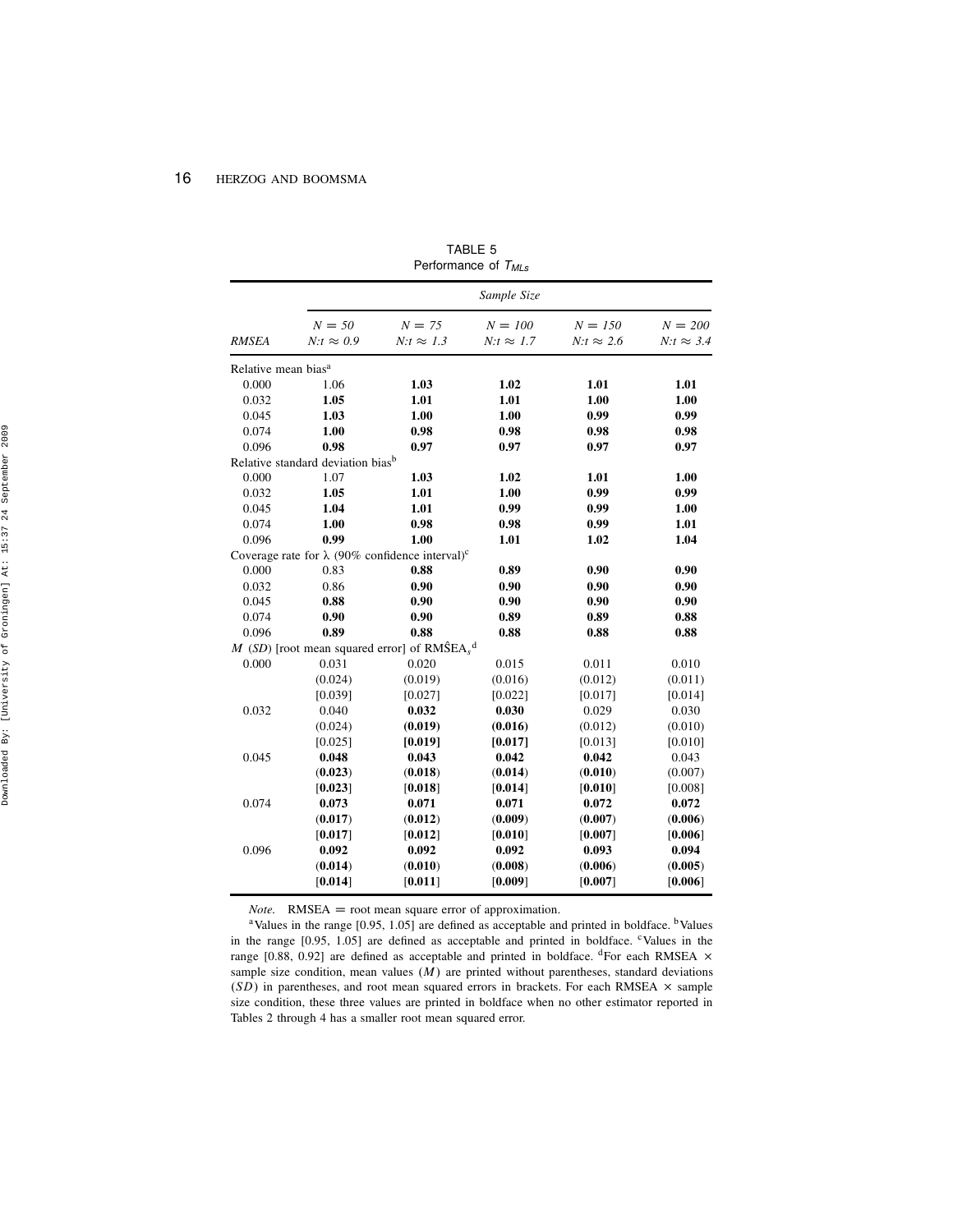In summary, the results for  $T_{ML}$  revalidate findings of Curran et al. (2002), Curran et al. (2003), Olsson et al. (2004), and Hu and Bentler (1999): Traditional estimators of noncentrality– based population model fit like RMSEA should not be applied when the sample size is small  $(N \le 200)$ .

#### Bartlett's Estimator

In contrast to  $T_{ML}$ , the relative mean bias of  $T_{MLb}$  seems to be quite stable with increasing sample size. However, it decreases with the degree of misspecification. More specifically, the mean of  $T_{MLb}$  is lower compared to its population counterpart when misspecification increases, and especially with small sample sizes. This result is consistent with findings of Steiger et al. (1985).  $T_{MLb}$  performs much better compared to  $T_{ML}$  in terms of relative mean bias, especially for the population model  $M_0$ , where RMSEA = 0. The relative standard deviation bias is rather stable when sample size increases. Like for the mean, the standard deviation of  $T_{MLb}$ underestimates its population value with increasing misspecification, particularly for small sample sizes. The coverage rates are much better compared to those based on  $T_{ML}$ , but they clearly decrease below the nominal 90% coverage of  $\lambda$  when misspecification increases.

The estimator RMSEA<sub>b</sub> has the smallest RMSE when RMSEA = 0. This result, however, should not be interpreted in favor of  $T_{MLb}$ : A correction factor of 0 would have been the best option for RMSEA = 0, because the lower bound of  $\lambda$  is constrained to zero.  $T_{MLb}$  is the most conservative correction and therefore  $T_{MLb}$  is by definition the best statistic when RMSEA = 0. For RMSEA > 0, however, RMSEA<sub>b</sub> clearly underestimates the population value when N is small; that is, under realistic conditions ( $F_0 > 0$ ) Bartlett's procedure is too conservative. This undesirable tendency increases with the degree of misspecification and therefore, the power of  $RM\hat{S}EA_b$  to reject an unacceptable model is clearly lower compared to that of RM $\hat{S}EA$ .

In summary, the performance of  $T_{MLb}$  is better compared to  $T_{ML}$ , but this advantage is clearly at the cost of decreased power to reject unacceptable models, especially when the sample size is small. This result is in accordance with findings of decreased power of  $T_{MLb}$  in Nevitt and Hancock's (2004) study. It is further consistent with results reported by Herzog et al. (2007), who observed that  $T_{MLb}$  underestimates Type I error rates when N:t decreases. We consider this property of  $T_{MLb}$  as problematic, hence we hesitate to recommend this statistic for applied research.

#### Yuan's Estimator

As expected, the behavior of  $T_{MLy}$  is very similar to that of  $T_{MLb}$ . The relative mean bias is quite stable with increasing sample size. Although the performance of  $T_{MLv}$  is somewhat better than that of  $T<sub>MLb</sub>$ , with increasing misspecification there is still a trend to underestimate the population mean when N is small. The standard deviation of  $T_{Ml}$  is somewhat closer to the expected value compared to  $T_{MLb}$ . However, as for  $T_{MLb}$ , the coverage rates for  $T_{MLb}$ are acceptable for minor misspecifications only and become inadequate with increasing model misspecification.

As for RM $\hat{S}EA_b$ , RM $\hat{S}EA_y$  has the drawback that population values are underestimated for small sample sizes and increasing misspecification. As a result, its power to reject an unacceptable model is lower compared to the traditional estimator RMSEA when the sample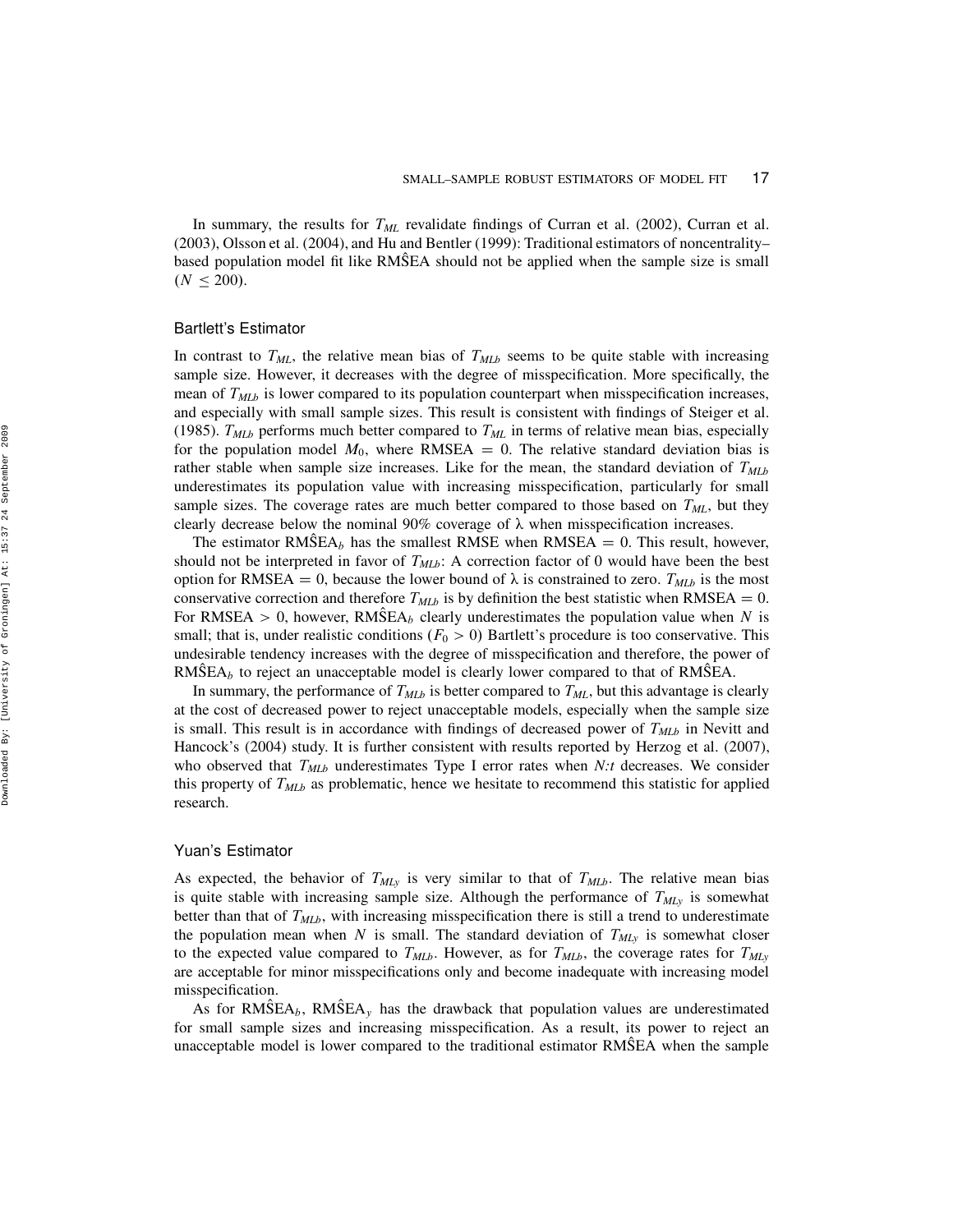size is small.  $RM\hat{S}EA_y$  is the estimator with the smallest RMSE among the four estimators under study in 7 out of 25 conditions.

In summary, the performance of  $T_{MLy}$  is somewhat better compared to that of  $T_{MLb}$ , but there is not too much of a difference. We are of the opinion that more empirical work on this estimator is required before applied researchers should be advised to use it.

## Swain's Estimator

Compared to  $T_{ML}$ , the relative mean and standard deviation bias of  $T_{MLs}$  is quite stable across all sample size conditions. A main result is that, compared to  $T_{MLb}$  and  $T_{MLy}$ ,  $T_{MLs}$  gives a good approximation of the corresponding noncentral chi–square distributions in terms of mean and standard deviation, even when the degree of misspecification increases. This result is reflected in nearly perfect coverage rates as long as  $N$  is at least 75.

The estimates  $RM\hat{S}EA_s$  are close to the corresponding population values across all sample size and model specification conditions. In particular,  $RM\hat{S}EA_s$  does not underestimate the population values severely when  $N$  is small and thus does not suffer from reduced power to reject unacceptable models in such situations. As a result,  $RM\hat{S}EA_s$  is the estimator with the smallest RMSE in 16 out of 25 conditions in our Monte Carlo design.

#### Conclusion

 $T_{ML}$  is much too liberal when N is small and therefore, acceptable models are rejected too frequently. In contrast,  $T_{MLb}$  and  $T_{MLv}$  follow noncentral chi–square distributions more closely for minor model misspecifications, but they tend to suffer from decreased power to reject misspecified models.  $T_{MLs}$ , on the other hand, does not reject models too frequently when small samples are analyzed (unlike  $T_{ML}$ ), and it has enough power to reject misspecified models (unlike  $T_{MLb}$  and  $T_{MLy}$ ).  $T_{MLs}$  is clearly the most stable statistic across all sample size conditions and degrees of specification error under study. Its use is therefore recommended for applied research when model inference is based on the noncentral chi–square distribution and functions of the noncentrality parameter are used to evaluate model fit. It is emphasized again that our findings and recommendations not only hold for RMSEA estimation, but also for the estimation of other noncentrality–based fit indexes (e.g., Steiger's  $\gamma$ , McDonald's Centrality Index, etc.).

## SUPPLEMENTARY ANALYSIS: INCREMENTAL FIT INDEXES

The results presented so far lead to the recommendation to use the Swain–corrected statistic  $T_{MLs}$  instead of  $T_{ML}$  for inferences based on the noncentral chi–square distribution when sample size is small. Our findings, however, are not informative regarding incremental fit indexes another family of chi–square–dependent fit indexes, most often reported in combination with noncentrality–based fit statistics. Because incremental fit indexes are functions of chi–square measures of model fit, the question under study is whether they also need corrections when sample size is small.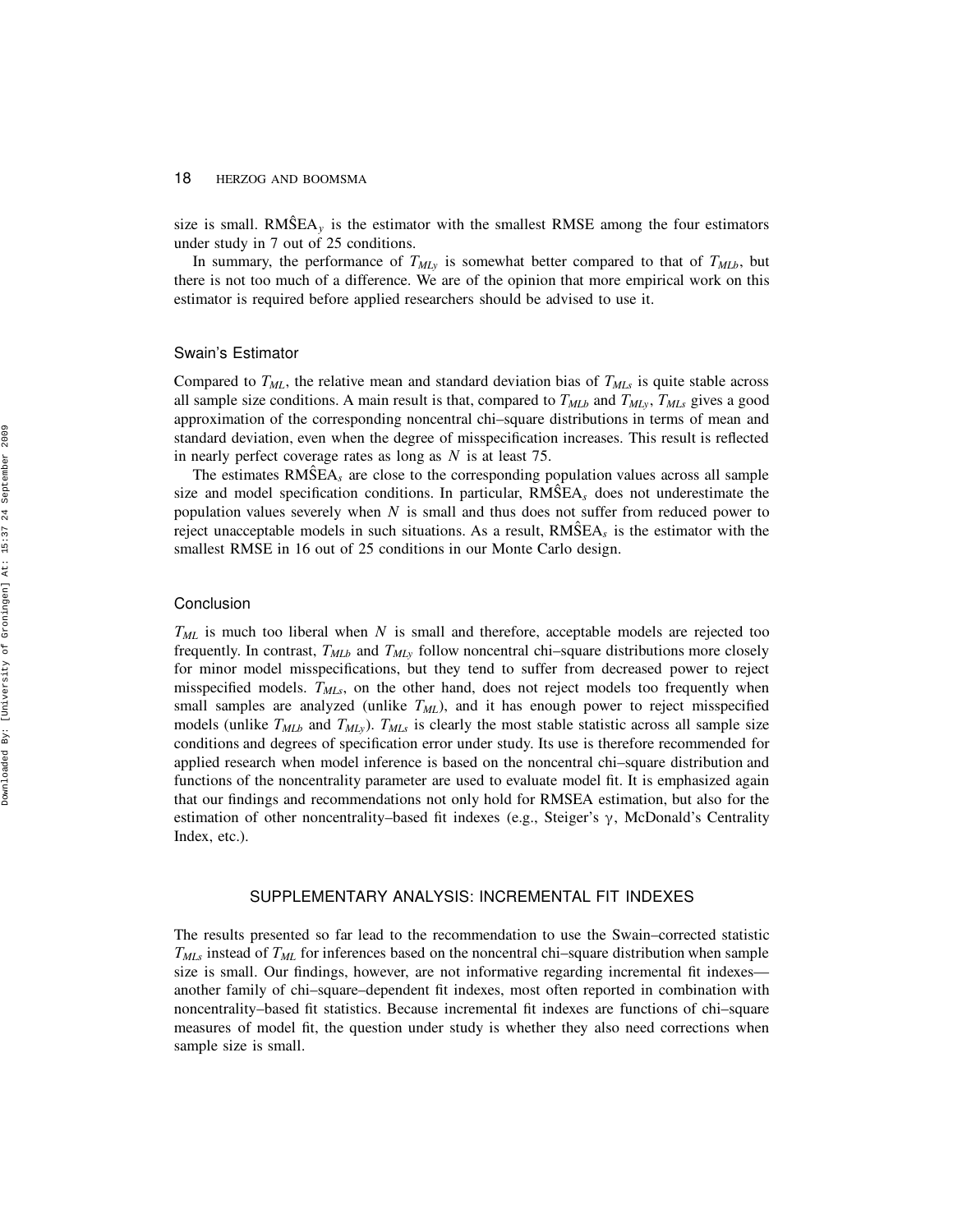## **Definitions**

Incremental fit indexes were developed to quantify the increment of fit of a hypothesized model  $M_i$  relative to a baseline model. The choice of the baseline model is not indisputable (see e.g., Sobel & Bohrnstedt, 1985). Most, if not all, software packages, however, take the so–called independence model,  $M_i$ , as the baseline, a model where only variances of the (supposedly uncorrelated) observed variables are estimated. Given that the chi–square value of the target model  $M_i$  should be Swain–corrected (see previous section), it is unclear now whether one should also use Swain's correction factor for the chi–square value of the independence model  $M_i$  .

The Tucker–Lewis Index (TLI), for example, is defined as (Gerbing & Anderson, 1993, p. 56; McDonald & Marsh, 1990, Equations 7 and 18)

$$
TLI = \frac{F_i/d_i - F_j/d_j}{F_i/d_i},\tag{16}
$$

where  $F_j$  and  $F_i$  are the errors of approximation of the target model and the independence model, respectively, and  $d_i$  and  $d_i$  are the corresponding degrees of freedom. The value of TLI equals zero when the target model fits as bad as the independence model. For  $F_i = 0$ , TLI equals one, but sample fluctuations may allow estimates of TLI to be larger than one in some cases. TLI can be estimated by

$$
\hat{\text{TLI}} = \frac{T_i/d_i - T_j/d_j}{T_i/d_i - 1},\tag{17}
$$

where  $T_i$  and  $T_j$  are the likelihood ratio test statistics for the independence model  $M_i$  and the target model  $M_i$ , respectively, with corresponding degrees of freedom  $d_i$  and  $d_i$ .

We extend our study presented so far to the independence model to investigate whether Swain's correction also improves the small–sample behavior of Equation 17. Two options are considered. The first option is to correct only the target model fit statistic leading to the estimator

$$
\hat{\text{TLL}}_{s1} = \frac{T_i/d_i - s_j T_j/d_j}{T_i/d_i - 1},\tag{18}
$$

with  $s_j$  being Swain's correction factor for the target model  $M_j$ . The second option is to correct both the target and the independence model fit statistic, resulting in the estimator

$$
\hat{\text{TLL}}_{s2} = \frac{s_i T_i / d_i - s_j T_j / d_j}{s_i T_i / d_i - 1},\tag{19}
$$

where  $s_i$  is Swain's correction factor for the independence model  $M_i$ .

#### Expectations

The specification of the independence model in the simulation study was presented earlier in Table 1 (see model  $M_5$ ). The study by Curran et al. (2002) revealed that the mean of  $T_i$  corresponds closely to the expected value of a noncentral chi–square distribution, but the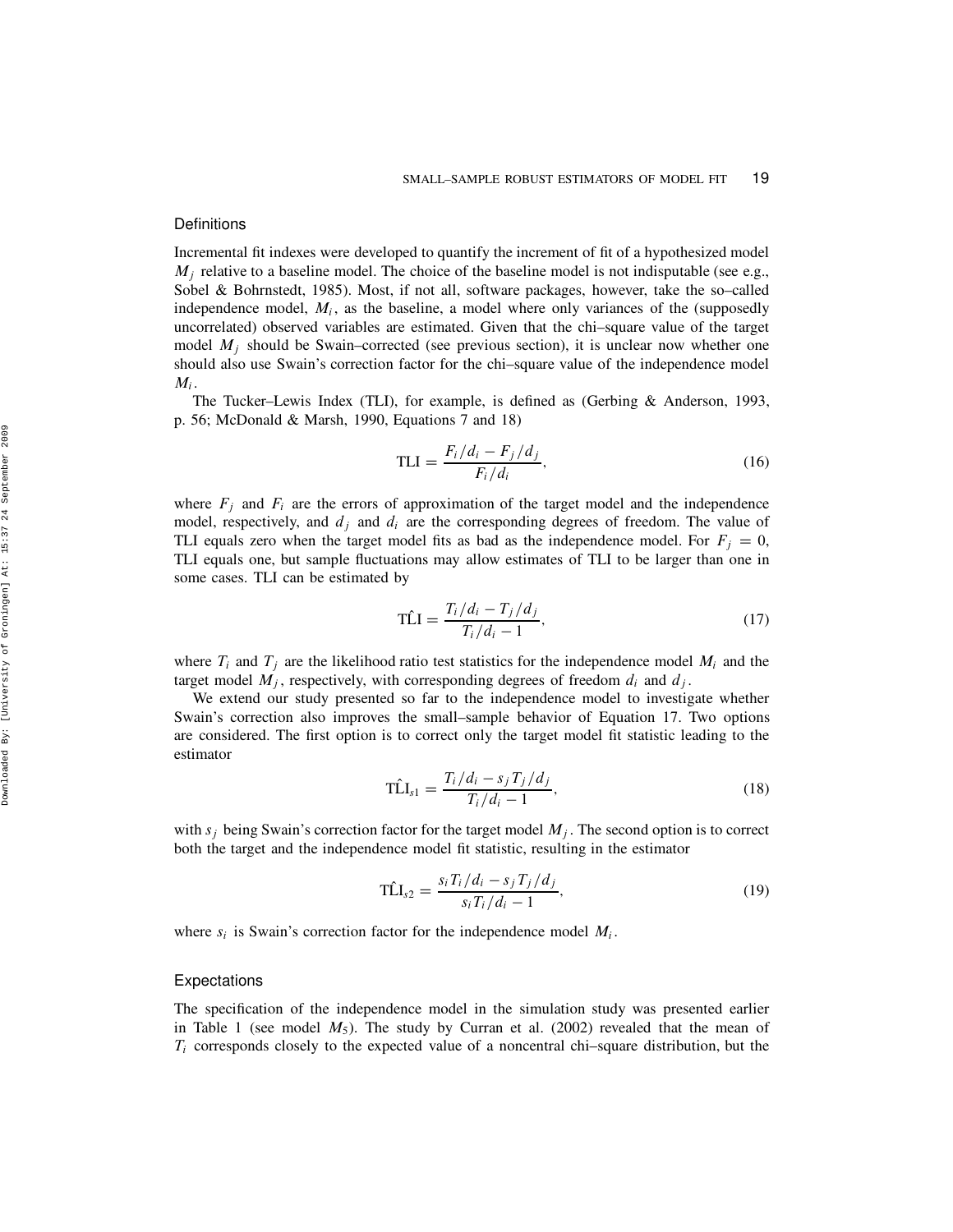variance of  $T_i$  is inflated severely, so that confidence intervals for the noncentrality parameter  $\lambda$ are in general not trustworthy. Based on this finding, we expect that it is better not to compute the Swain correction of  $T_i$  because this would result in an empirical mean smaller than the expected value of the corresponding noncentral chi–square distribution. The standard deviation of  $T_i$  and coverage rates based on  $T_i$  are expected to be unreliable with or without Swain's correction.

## Results and Conclusions

The results for the independence model are summarized in Table 6. They are in accordance with our expectations.

Our findings are further illustrated in TLI metric (Tables 7 through 9). As before, for every  $cross–condition of sample size  $\times$  model specification, mean values, standard deviations, and$ RMSEs are printed in boldface for the estimator having the smallest RMSE among the three estimators under study (TLI, TLI<sub>s1</sub>, and TLI<sub>s2</sub>). When two or more TLI estimators have the smallest RMSE (equal to the third decimal place), mean, standard deviation, and RMSE of these estimators are printed in boldface.

The traditional estimator TLI performs best in terms of RMSE in only 1 out of 25 conditions. It underestimates the population value for small sample sizes. Both  $T\hat{L}I_{s1}$  and  $T\hat{L}I_{s2}$  perform much better, but the advantage in terms of RMSE is clearly on the side of  $T\hat{L}I_{s1}$ , as expected. Based on these results, we recommend correcting only the target model fit statistic using Swain's multiplier when population values of incremental fit indexes are estimated—the fit statistic of the independence model should not be corrected. Hence,  $T\hat{L}I_{s1}$  should be applied in practice. Again, it should be noted that our recommendations not only hold for the estimation of TLI, but also for the estimation of other incremental fit indexes like CFI.

| <i>Statistic</i>                |                                               | Sample Size                                                        |                                 |                                 |                                |  |  |
|---------------------------------|-----------------------------------------------|--------------------------------------------------------------------|---------------------------------|---------------------------------|--------------------------------|--|--|
|                                 | $N = 50$<br>$N: t \approx 2.1$                | $N = 75$<br>$N: t \approx 3.1$                                     | $N = 100$<br>$N: t \approx 4.2$ | $N = 150$<br>$N: t \approx 6.3$ | $N = 200$<br>$N:t \approx 8.3$ |  |  |
| Relative mean bias <sup>a</sup> |                                               |                                                                    |                                 |                                 |                                |  |  |
| $T_{ML}$                        | 1.10                                          | 1.04                                                               | 1.03                            | 1.02                            | 1.01                           |  |  |
| $T_{MLs}$                       | 0.91                                          | 0.92                                                               | 0.94                            | 0.95                            | 0.96                           |  |  |
|                                 | Relative standard deviation bias <sup>b</sup> |                                                                    |                                 |                                 |                                |  |  |
| $T_{ML}$                        | 2.26                                          | 2.32                                                               | 2.35                            | 2.33                            | 2.36                           |  |  |
| $T_{MI,s}$                      | 1.54                                          | 1.82                                                               | 1.96                            | 2.07                            | 2.16                           |  |  |
|                                 |                                               | Coverage rate for $\lambda$ (90% confidence interval) <sup>c</sup> |                                 |                                 |                                |  |  |
| $T_{ML}$                        | 0.51                                          | 0.67                                                               | 0.70                            | 0.71                            | 0.71                           |  |  |
| $T_{MLs}$                       | 0.53                                          | 0.55                                                               | 0.57                            | 0.60                            | 0.63                           |  |  |

TABLE 6 Results for Independence Model

<sup>a</sup>Values in the range  $[0.95, 1.05]$  are defined as acceptable and printed in boldface. <sup>b</sup>Values in the range [0.95, 1.05] are defined as acceptable and printed in boldface. CValues in the range [0.88, 0.92] are defined as acceptable and printed in boldface.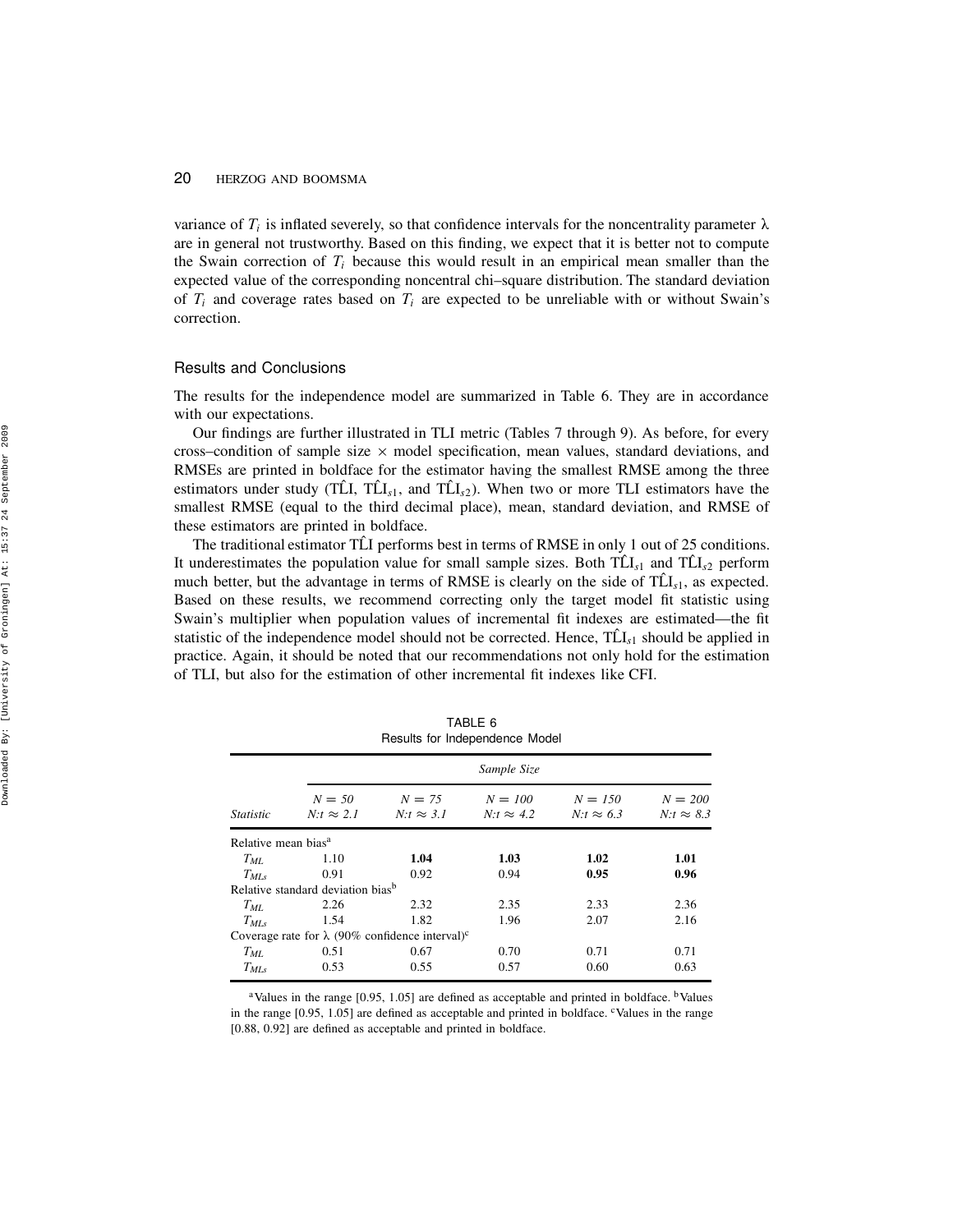|       | i chomance of iEl                  |                               |                                |                                |                                |  |  |  |
|-------|------------------------------------|-------------------------------|--------------------------------|--------------------------------|--------------------------------|--|--|--|
|       | Sample Size                        |                               |                                |                                |                                |  |  |  |
| TLI   | $N = 50$<br>$N:t \approx 0.9$      | $N = 75$<br>$N:t \approx 1.3$ | $N = 100$<br>$N:t \approx 1.7$ | $N = 150$<br>$N:t \approx 2.6$ | $N = 200$<br>$N:t \approx 3.4$ |  |  |  |
|       | $M$ (SD) [root mean squared error] |                               |                                |                                |                                |  |  |  |
| 1.000 | 0.881                              | 0.950                         | 0.973                          | 0.989                          | 0.994                          |  |  |  |
|       | (0.046)                            | (0.030)                       | (0.022)                        | (0.014)                        | (0.011)                        |  |  |  |
|       | [0.128]                            | [0.059]                       | [0.035]                        | [0.018]                        | [0.012]                        |  |  |  |
| 0.978 | 0.862                              | 0.928                         | 0.951                          | 0.967                          | 0.972                          |  |  |  |
|       | (0.047)                            | (0.031)                       | (0.024)                        | (0.016)                        | (0.012)                        |  |  |  |
|       | [0.125]                            | [0.058]                       | [0.035]                        | [0.019]                        | [0.014]                        |  |  |  |
| 0.956 | 0.844                              | 0.909                         | 0.931                          | 0.946                          | 0.951                          |  |  |  |
|       | (0.047)                            | (0.033)                       | (0.025)                        | (0.017)                        | (0.014)                        |  |  |  |
|       | [0.122]                            | [0.057]                       | [0.035]                        | [0.020]                        | [0.015]                        |  |  |  |
| 0.877 | 0.776                              | 0.835                         | 0.855                          | 0.868                          | 0.873                          |  |  |  |
|       | (0.050)                            | (0.036)                       | (0.029)                        | (0.021)                        | (0.018)                        |  |  |  |
|       | [0.113]                            | [0.056]                       | [0.036]                        | [0.023]                        | [0.018]                        |  |  |  |
| 0.794 | 0.701                              | 0.754                         | 0.773                          | 0.785                          | 0.789                          |  |  |  |
|       | (0.054)                            | (0.042)                       | (0.034)                        | (0.026)                        | (0.022)                        |  |  |  |
|       | [0.107]                            | [0.058]                       | [0.041]                        | [0.028]                        | [0.023]                        |  |  |  |
|       |                                    |                               |                                |                                |                                |  |  |  |

TABLE 7 Performance of TLI

*Note*. TLI = Tucker-Lewis Index. For each TLI  $\times$  sample size condition, mean values  $(M)$  are printed without parentheses, standard deviations  $(SD)$  in parentheses, and root mean squared errors in brackets. For each TLI  $\times$  sample size condition, these three values are printed in boldface when no other estimator reported in Tables 8 and 9 has a smaller root mean squared error.

## ILLUSTRATION

To illustrate the relevance of our findings for applied research under conditions of small sample sizes, we corrected noncentrality–based fit statistics and incremental fit indexes of a covariance structure model analyzed by Obermiller, Spangenberg, and MacLachlan (2005, Figure 2). The model was specified with  $p = 25$  and  $d = 265$ , and it was estimated with an extremely small sample size of  $N = 54$ . In Table 3, the authors further reported that  $T_{ML} = 398.291$ , RMSEA  $= 0.097$ , and CFI = 0.838 (for a definition of the CFI, see Hu & Bentler, 1999, Table 1). The authors concluded that their "model does not fit the data well, which merely suggests that the model is underspecified" (p. 14). The question now is whether the authors would have reached another conclusion if they had applied our Swain–corrected estimators of noncentrality–based and incremental model fit measures.

Given the described model specification and the sample size, Swain's scaling factor equals 0.819, hence test statistic  $T_{MLs} = 326.240$ . The resulting Swain–corrected point estimate RMSEA<sub>s</sub> = 0.066 with a 90% confidence interval [0.037, 0.089] is substantially smaller compared to the traditional estimate  $RM\hat{S}EA = 0.097$  with a confidence interval [0.077, 0.117].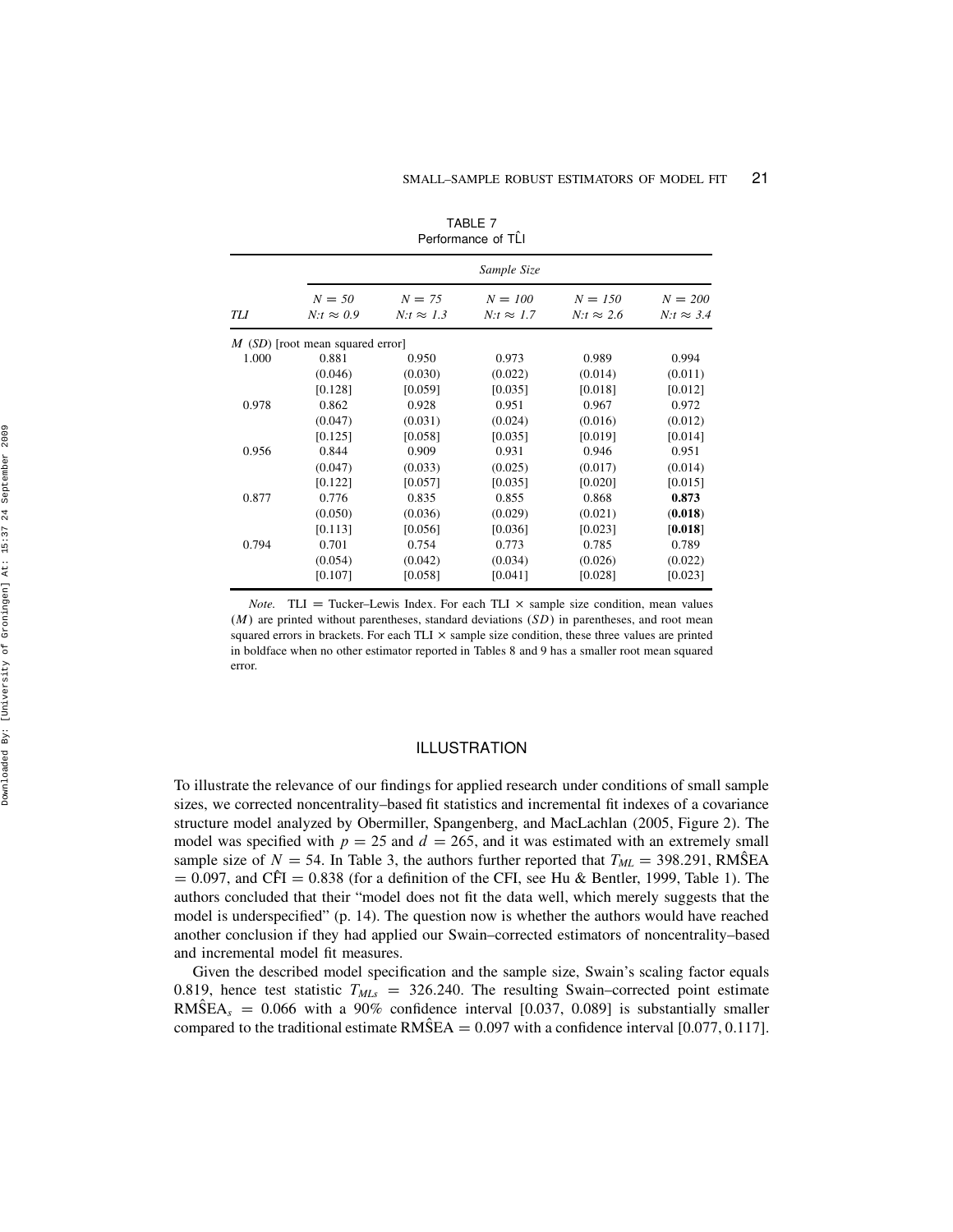| $\overline{1}$ chonnance of $1 - \overline{1}$ |                                    |                   |                   |                    |                    |  |  |  |  |
|------------------------------------------------|------------------------------------|-------------------|-------------------|--------------------|--------------------|--|--|--|--|
|                                                |                                    | Sample Size       |                   |                    |                    |  |  |  |  |
|                                                | $N = 50$                           | $N = 75$          | $N = 100$         | $N = 150$          | $N = 200$          |  |  |  |  |
| TLI                                            | $N:t \approx 0.9$                  | $N:t \approx 1.3$ | $N:t \approx 1.7$ | $N: t \approx 2.6$ | $N: t \approx 3.4$ |  |  |  |  |
|                                                | $M$ (SD) [root mean squared error] |                   |                   |                    |                    |  |  |  |  |
| 1.000                                          | 0.978                              | 0.992             | 0.996             | 0.999              | 0.999              |  |  |  |  |
|                                                | (0.039)                            | (0.027)           | (0.021)           | (0.014)            | (0.010)            |  |  |  |  |
|                                                | [0.045]                            | [0.028]           | [0.021]           | [0.014]            | [0.010]            |  |  |  |  |
| 0.978                                          | 0.963                              | 0.973             | 0.976             | 0.978              | 0.978              |  |  |  |  |
|                                                | (0.039)                            | (0.028)           | (0.022)           | (0.015)            | (0.012)            |  |  |  |  |
|                                                | [0.042]                            | [0.028]           | [0.022]           | [0.015]            | [0.012]            |  |  |  |  |
| 0.956                                          | 0.948                              | 0.955             | 0.958             | 0.959              | 0.958              |  |  |  |  |
|                                                | (0.040)                            | (0.029)           | (0.023)           | (0.016)            | (0.013)            |  |  |  |  |
|                                                | [0.041]                            | [0.029]           | [0.023]           | [0.017]            | [0.013]            |  |  |  |  |
| 0.877                                          | 0.892                              | 0.890             | 0.889             | 0.886              | 0.884              |  |  |  |  |
|                                                | (0.041)                            | (0.032)           | (0.026)           | (0.020)            | (0.017)            |  |  |  |  |
|                                                | [0.044]                            | [0.034]           | [0.029]           | [0.022]            | [0.018]            |  |  |  |  |
| 0.794                                          | 0.831                              | 0.820             | 0.814             | 0.807              | 0.804              |  |  |  |  |
|                                                | (0.044)                            | (0.037)           | (0.031)           | (0.025)            | (0.021)            |  |  |  |  |
|                                                | [0.057]                            | [0.045]           | [0.037]           | [0.028]            | [0.023]            |  |  |  |  |

TABLE 8 Performance of TLI<sub>S1</sub>

*Note.* TLI = Tucker-Lewis Index. For each TLI  $\times$  sample size condition, mean values  $(M)$  are printed without parentheses, standard deviations  $(SD)$  in parentheses, and root mean squared errors in brackets. For each TLI  $\times$  sample size condition, these three values are printed in boldface when no other estimator reported in Tables 7 and 9 has a smaller root mean squared error.

As pointed out earlier, our corrections are not limited to RMSEA estimation and can be applied for all noncentrality–based fit statistics. Given the reported values for  $T_{ML}$  and the number of observed variables p, the traditional estimate of Steiger's  $\gamma$  (cf. Hu & Bentler, 1999), for example, equals 0.833 with a 90% confidence interval [0.776, 0.888], but the Swain–corrected estimate for this statistic equals 0.915 with a confidence interval [0.856, 0.971], suggesting a much better model fit compared to the traditional estimate.

For the calculation of TLI, which was not reported by Obermiller et al.  $(2005)$ , we derived the test statistic for the independence model,  $T_i = 1122.784$ , from their reported estimate C $\hat{F}I = 0.838$ . It follows that T $\hat{L}I = 0.817$ , but the Swain–corrected estimate T $\hat{L}I_{s1}$  $= 0.916$  hints at a much better population model fit. A similar conclusion is reached when comparing the traditional estimate  $\widehat{CFT} = 0.838$  with the Swain–corrected estimate  $\widehat{CFT}_{s1} =$ 0.926.

The model size of Obermiller et al. (2005) is comparable to the simulated population model size in our study and their sample size is close to our smallest sample size condition. From the performance of the Swain–corrected estimators in Tables 5 and 8, the corrected estimates are expected to be much closer to the population values than the traditional estimates reported by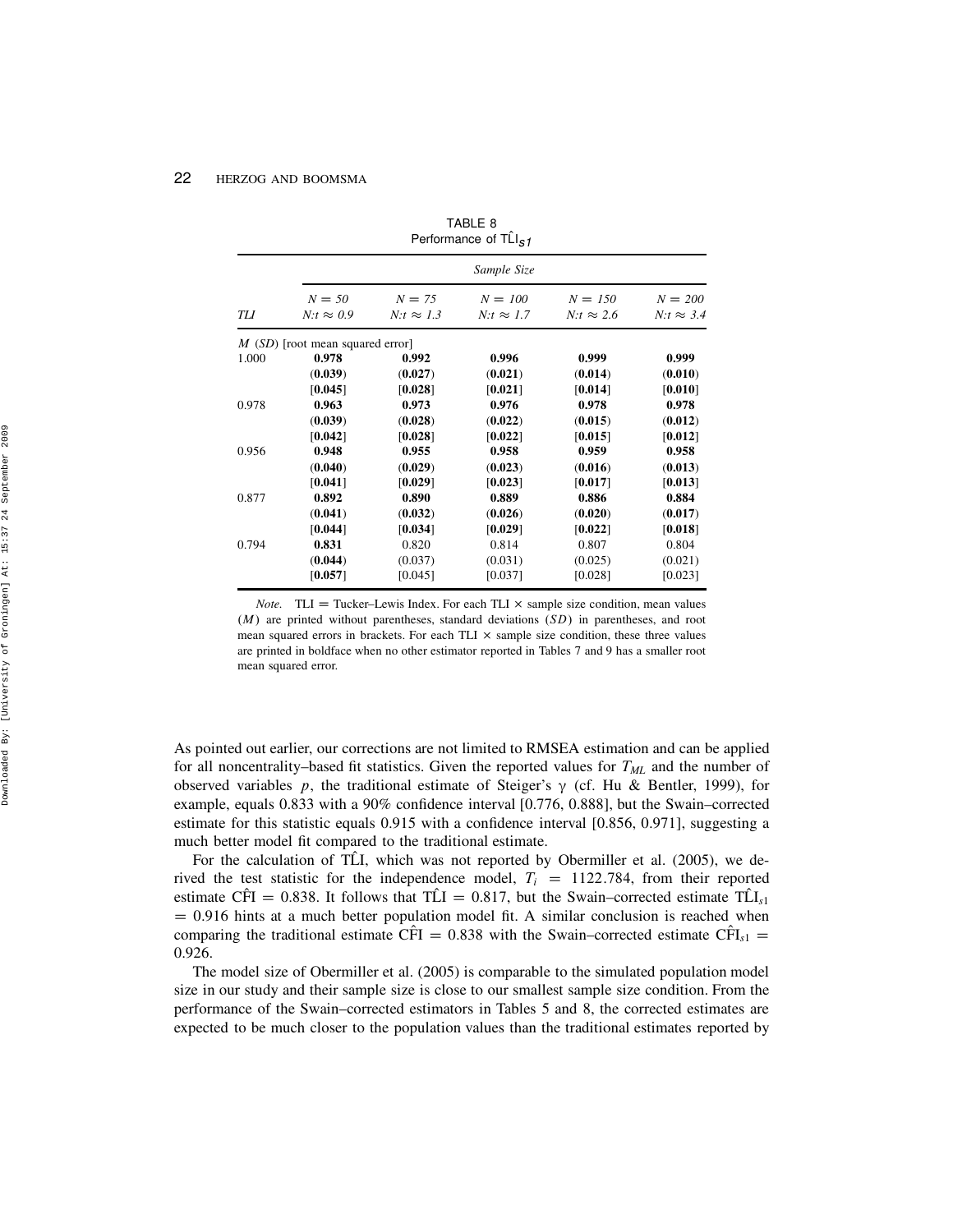|       |                                    | Performance of $ILlS$         |                                |                                 |                                 |  |  |  |  |
|-------|------------------------------------|-------------------------------|--------------------------------|---------------------------------|---------------------------------|--|--|--|--|
|       |                                    | Sample Size                   |                                |                                 |                                 |  |  |  |  |
| TLI   | $N = 50$<br>$N:t \approx 0.9$      | $N = 75$<br>$N:t \approx 1.3$ | $N = 100$<br>$N:t \approx 1.7$ | $N = 150$<br>$N: t \approx 2.6$ | $N = 200$<br>$N: t \approx 3.4$ |  |  |  |  |
|       | $M$ (SD) [root mean squared error] |                               |                                |                                 |                                 |  |  |  |  |
| 1.000 | 0.971                              | 0.990                         | 0.996                          | 0.998                           | 0.999                           |  |  |  |  |
|       | (0.052)                            | (0.032)                       | (0.023)                        | (0.015)                         | (0.011)                         |  |  |  |  |
|       | [0.060]                            | [0.034]                       | [0.024]                        | [0.015]                         | [0.011]                         |  |  |  |  |
| 0.978 | 0.951                              | 0.968                         | 0.973                          | 0.976                           | 0.977                           |  |  |  |  |
|       | (0.052)                            | (0.033)                       | (0.024)                        | (0.016)                         | (0.012)                         |  |  |  |  |
|       | [0.059]                            | [0.035]                       | [0.025]                        | [0.016]                         | [0.012]                         |  |  |  |  |
| 0.956 | 0.931                              | 0.947                         | 0.953                          | 0.955                           | 0.956                           |  |  |  |  |
|       | (0.053)                            | (0.034)                       | (0.026)                        | (0.018)                         | (0.014)                         |  |  |  |  |
|       | [0.058]                            | [0.036]                       | [0.026]                        | [0.018]                         | [0.014]                         |  |  |  |  |
| 0.877 | 0.856                              | 0.870                         | 0.875                          | 0.877                           | 0.878                           |  |  |  |  |
|       | (0.054)                            | (0.038)                       | (0.030)                        | (0.022)                         | (0.018)                         |  |  |  |  |
|       | [0.060]                            | [0.038]                       | [0.030]                        | [0.022]                         | [0.018]                         |  |  |  |  |
| 0.794 | 0.772                              | 0.786                         | 0.790                          | 0.793                           | 0.793                           |  |  |  |  |
|       | (0.059)                            | (0.043)                       | (0.035)                        | (0.027)                         | (0.022)                         |  |  |  |  |
|       | [0.063]                            | [0.044]                       | [0.035]                        | [0.027]                         | [0.022]                         |  |  |  |  |

TABLE 9 Performance of TLI

*Note.* TLI = Tucker–Lewis Index. For each TLI  $\times$  sample size condition, mean values  $(M)$  are printed without parentheses, standard deviations  $(SD)$  in parentheses, and root mean squared errors in brackets. For each TLI  $\times$  sample size condition, these three values are printed in boldface when no other estimator reported in Tables 7 and 8 has a smaller root mean squared error.

Obermiller et al. (2005). The Swain–corrected estimates of the discussed fit indexes suggest a rather acceptable (albeit not very good) model fit.

For a recent application of our proposed Swain–corrected fit measures see Morhart, Herzog, and Tomczak (in press).

## **SOFTWARE**

For convenient calculation of the proposed corrections in applied research, the R function swain is provided at [http://www.gmw.rug.nl/](http://www.gmw.rug.nl/~boomsma)~boomsma along with documentation (Boomsma & Herzog, 2007). The function uses the chi–square statistic of the target model  $T_{ML}$ , the chi–square statistic of the independence model  $T_i$ , sample size N, degrees of freedom d, and the number of variables  $p$  as input variables (these values are obtained from the output of any standard software package like Amos, EQS, LISREL, or Mplus) and calculates both uncorrected and the proposed Swain–corrected estimates of noncentrality–based statistics (including confidence intervals) and incremental fit indexes.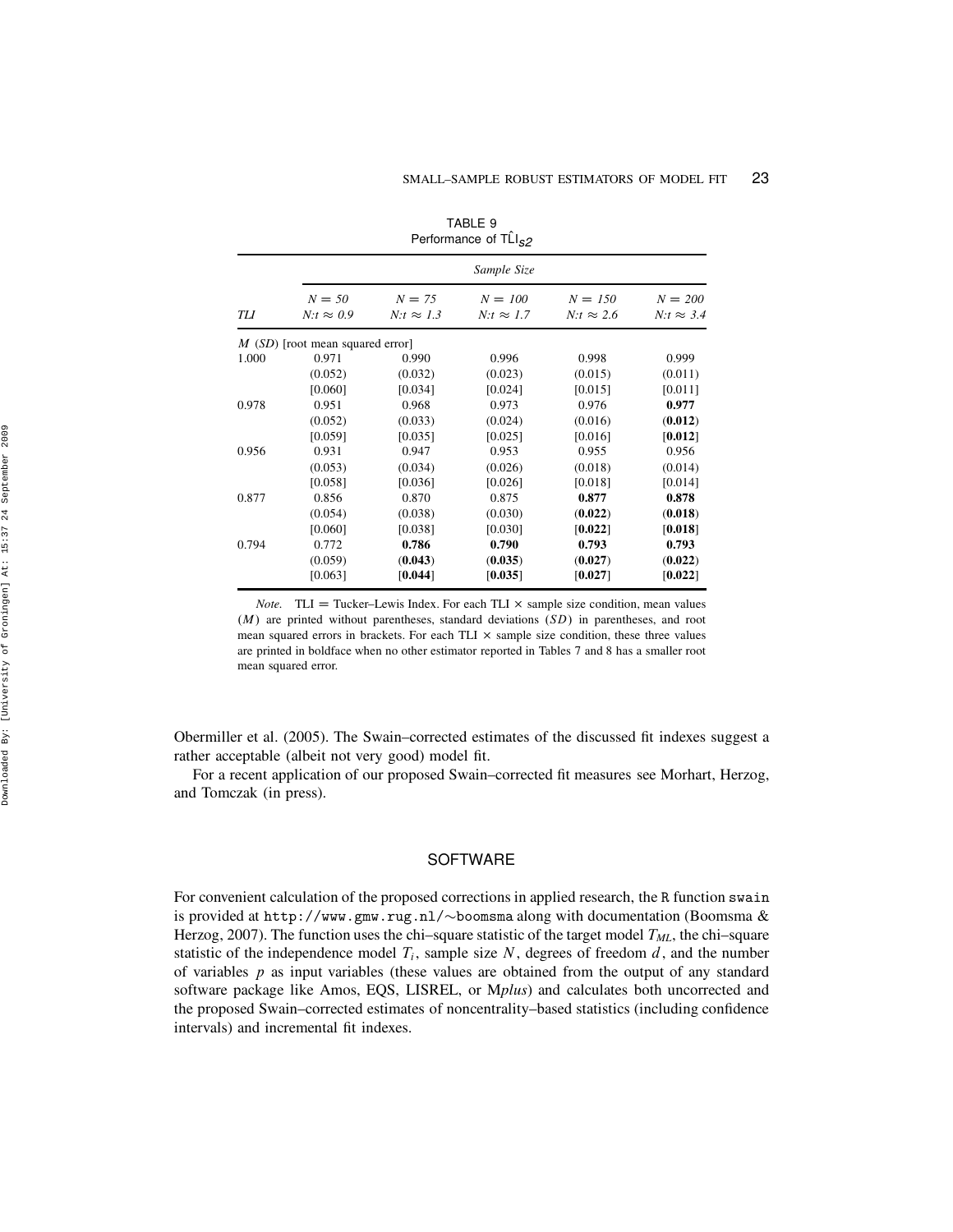#### GENERAL DISCUSSION

#### Summary and Recommendations

"Structural equation modeling software does not work with small sample sizes." In our opinion, this is a quite broadly established conviction among applied scientists. The results of this study, however, should encourage applied scientists to use covariance structure methodology even when rather small sample sizes are available and appropriate corrections of model fit estimators are applied.

For misspecified models, Swain's (1975) correction of  $T_{ML}$  closely follows a noncentral chi–square distribution for realistically sized models (in this study, 24 variables) and a sample size of  $N = 75$ . This corresponds to an *N:t* ratio of about 1.3:1, which is very promising for researchers dealing with small sample sizes because ratios of 5:1 have been recommended in earlier studies (Bentler & Chou, 1987). The study by Herzog et al. (2007), however, reveals that ratios of less than 2:1 should not be applied for larger models (even when Swain's correction is used). In summary, applied researchers dealing with  $N$ :t ratios close to 2:1 are on the safe side although smaller  $N$ : t ratios might be used for smaller models. Notice, once more, that this recommendation should be interpreted with great caution because the behavior of parameter and standard error estimators has not been investigated in this study. Although it is known that estimates of parameters and standard errors are robust for small to medium sample sizes under conditions of multivariate normality (e.g., Gerbing  $\&$  Anderson, 1985), research about possible corrections of parameter and standard error estimators is needed before one should go beyond the "2:1 border."

Our supplementary analysis reveals that only the chi–square value of the target model, not that of the independence model, should be corrected by Swain's multiplier in estimators of population incremental fit indexes. Applied researchers with  $N$ :t ratios of 2:1 are on the safe side when Swain–corrected estimators of incremental fit indexes are applied.

Finally, it should be noted that Swain's multiplier converges to 1 when the sample size increases. Therefore, it should do no harm to use Swain's multiplier in general (independent of sample size). To do so, the R function swain is available for the convenient calculation of the proposed Swain–corrected estimators in applied research (Boomsma & Herzog, 2007).

#### Limitations and Research Opportunities

A few prospects for further research can be enumerated. First, nonnormality has an inflating effect on chi–square model fit statistics (cf. Boomsma, 1983), which also affects functionally related fit measures like RMSEA or TLI estimators. It would be interesting to investigate whether certain corrective procedures, such as Satorra and Bentler's (1994) scaling correction, in combination with Swain's multiplier would robustify  $T_{ML}$  against both small sample size and nonnormality for varying degrees of misspecification.

Second, this study was restricted to confirmatory factor models. Generalization of our findings to a variety of common model structures would be desirable. However, confirmatory factor models are used extensively in applied research, and it should be noted that no relevant differences compared to full covariance structure models were observed in earlier investigations of chi–square statistics (e.g., Nevitt & Hancock, 2004).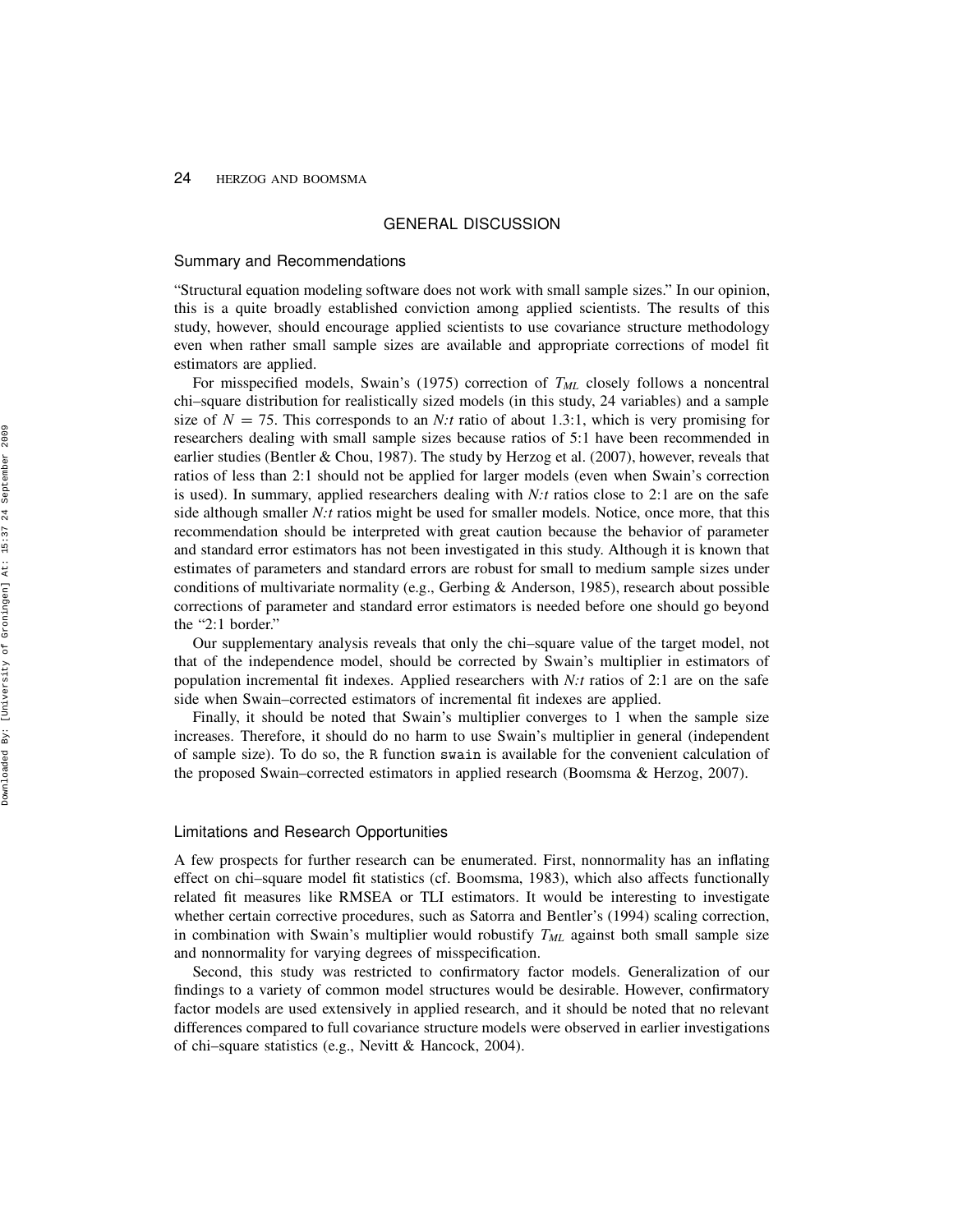Third, our analysis did not deal with the small–sample robust point and interval estimation of parameters. It is known, however, that chi-square differences based on  $T_{ML}$  can be used to estimate confidence intervals for parameters and test the significance of parameter estimates (Cheung, 2007; Neale & Miller, 1997). It might be promising to investigate whether confidence intervals and significance tests based on Swain–corrected chi–square differences perform well under conditions of small sample sizes.

Finally, noncentrality–based and incremental fit indexes are frequently used to test for measurement invariance in multiple–group analyses (e.g., Chen, 2007). It might be interesting to generalize our proposed estimators to multiple–group structural equation modeling and to compare their behavior with that of traditional estimators when sample size is small.

## ACKNOWLEDGMENTS

We would like to thank the editor and three anonymous reviewers for their efforts in the review process. We are indebted to James H. Steiger (Vanderbilt University) and Kenneth A. Bollen (University of North Carolina, Chapel Hill) for their valuable comments on our project. This article is an elaboration of a paper presented at the 71st Annual Meeting of the Psychometric Society, June 14, 2006, HEC Montréal, Canada.

## **REFERENCES**

- Bartlett, M. S. (1937). Properties of sufficiency and statistical tests. Proceedings of the Royal Society of London, Series A, 160, 268–282.
- Bartlett, M. S. (1950). Tests of significance in factor analysis. British Journal of Psychology (Statistical Section), 3, 77–85.
- Bartlett, M. S. (1954). A note on the multiplying factors for various  $\chi^2$  approximations. Journal of the Royal Statistical Society, Series B, 16, 296–298.
- Bentler, P. M., & Chou, C.-P. (1987). Practical issues in structural equation modeling. Sociological Methods & Research, 16, 78–117.
- Bentler, P. M., & Yuan, K.-H. (1999). Structural equation modeling with small samples: Test statistics. Multivariate Behavioral Research, 34, 181–197.
- Boomsma, A. (1983). On the robustness of LISREL (maximum likelihood estimation) against small sample size and non–normality. Unpublished doctoral dissertation, University of Groningen, The Netherlands.
- Boomsma, A. (1985). Nonconvergence, improper solutions, and starting values in LISREL maximum likelihood estimation. Psychometrika, 50, 229–242.
- Boomsma, A., & Herzog, W. (2007). R function swain: Correcting structural equation model fit statistics and indexes under small–sample and/or large–model conditions. Retrieved January 21, 2008, from [http://www.gmw.rug.nl/](http://www.gmw.rug.nl/~boomsma)  $\sim$ boomsma
- Brown, T. A. (2006). Confirmatory factor analysis for applied research. New York: Guilford.
- Browne, M. W. (1982). Covariance structures. In D. M. Hawkins (Ed.), Topics in applied multivariate analysis (pp. 72– 142). Cambridge, UK: Cambridge University Press.
- Browne, M. W. (1984). Asymptotically distribution–free methods for the analysis of covariance structures. British Journal of Mathematical and Statistical Psychology, 37, 62–83.
- Browne, M. W., & Cudeck, R. (1993). Alternative ways of assessing model fit. In K. A. Bollen & J. S. Long (Eds.), Testing structural equation models (pp. 136–162). Newbury Park, CA: Sage.
- Chen, F. F. (2007). Sensitivity of goodness of fit indexes to lack of measurement invariance. Structural Equation Modeling, 14, 464–504.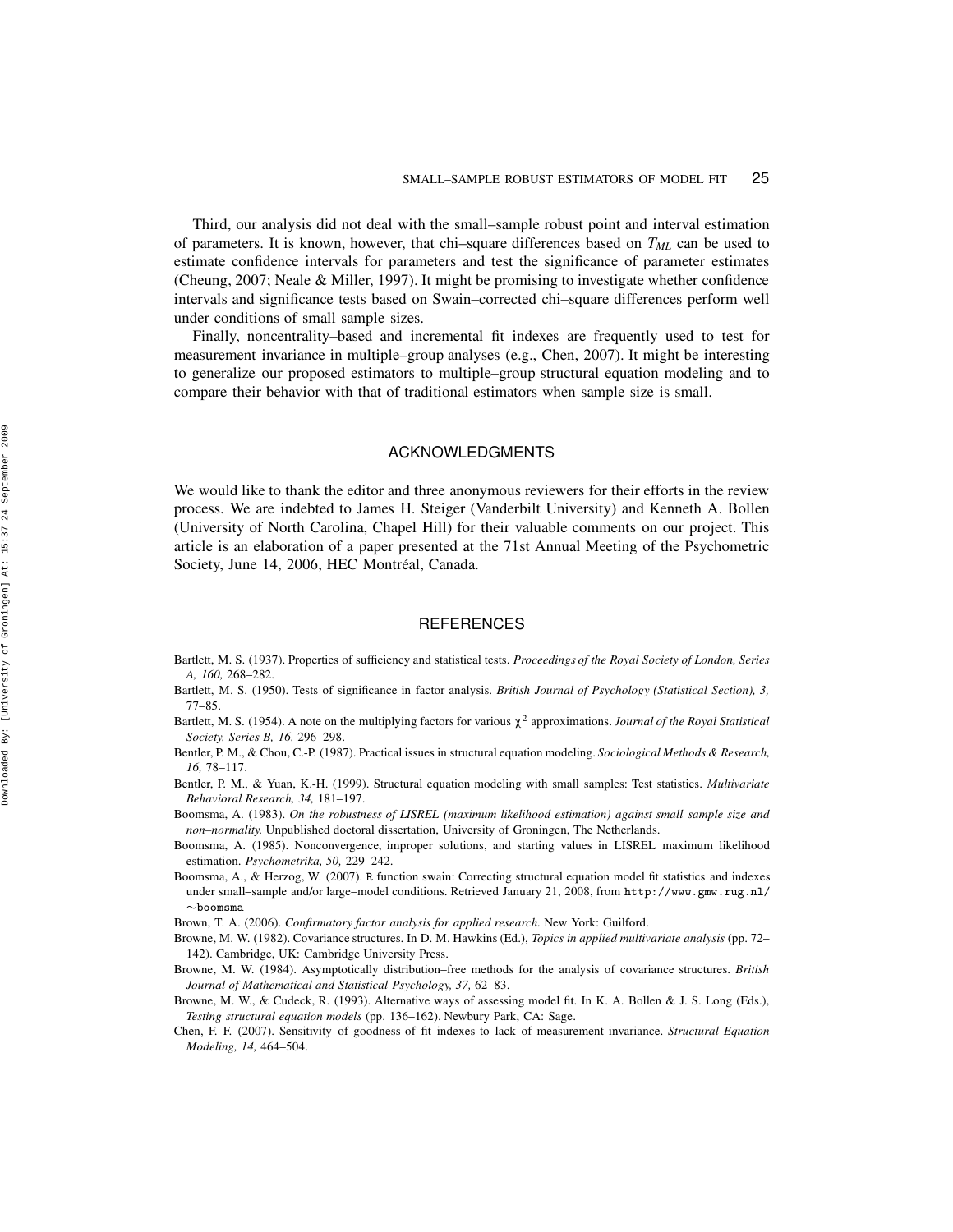Chen, F., Curran, P. J., Bollen, K. A., Kirby, J., & Paxton, P. (2008). An empirical evaluation of the use of fixed cutoff points in RMSEA test statistic in structural equation models. Sociological Methods & Research, 36, 462-494.

Cheung, M. W. L. (2007). Comparison of approaches to constructing confidence intervals for mediating effects using structural equation models. Structural Equation Modeling, 14, 227-246.

Cudeck, R., & Henly, S. J. (1991). Model selection in covariance structures analysis and the "problem" of sample size: A clarification. Psychological Bulletin, 109, 512-519.

Curran, P. J., Bollen, K. A., Chen, F., Paxton, P., & Kirby, J. (2003). Finite sampling properties of the point estimates and confidence intervals of the RMSEA. Sociological Methods & Research, 32, 208–252.

Curran, P. J., Bollen, K. A., Paxton, P., Kirby, J., & Chen, F. (2002). The noncentral chi–square distribution in misspecified structural equation models: Finite sample results from a Monte Carlo simulation. Multivariate Behavioral Research, 37, 1–36.

Curran, P. J., West, S. G., & Finch, J. F. (1996). The robustness of test statistics to nonnormality and specification error in confirmatory factor analysis. Psychological Methods, 1, 16–29.

Fouladi, R. T. (2000). Performance of modified test statistics in covariance and correlation structure analysis under conditions of multivariate nonnormality. Structural Equation Modeling, 7, 356-410.

Gerbing, D. W., & Anderson, J. C. (1985). The effects of sampling error and model characteristics on parameter estimation for maximum likelihood confirmatory factor analysis. Multivariate Behavioral Research, 20, 255–271.

Gerbing, D. W., & Anderson, J. C. (1993). Monte Carlo evaluations of goodness–of–fit indices for structural equation models. In K. A. Bollen & J. S. Long (Eds.), Testing structural equation models (pp. 40-65). Newbury Park, CA: Sage.

Herzog, W., Boomsma, A., & Reinecke, S. (2007). The model–size effect on traditional and modified tests of covariance structures. Structural Equation Modeling, 14, 361–390.

Homburg, C., & Fürst, A. (2005). How organizational complaint handling drives customer loyalty: An analysis of the mechanistic and the organic approach. Journal of Marketing, 69, 95-114.

Hu, L. T., & Bentler, P. M. (1999). Cutoff criteria for fit indexes in covariance structure analysis: Conventional criteria versus new alternatives. Structural Equation Modeling, 6, 1–55.

Hu, L. T., Bentler, P. M., & Kano, Y. (1992). Can test statistics in covariance structure analysis be trusted? Psychological Bulletin, 112, 351–362.

Jackson, D. L. (2001). Sample size and number of parameter estimates in maximum likelihood confirmatory factor analysis: A Monte Carlo investigation. Structural Equation Modeling, 8, 205–223.

Jackson, D. L. (2003). Revisiting sample size and number of parameter estimates: Some support for the N:q hypothesis. Structural Equation Modeling, 10, 128–141.

Jackson, D. L. (2007). The effect of the number of observations per parameter in misspecified confirmatory factor analytic models. Structural Equation Modeling, 14, 48–76.

Kenny, D. A., Kashy, D. A., & Cook, W. L. (2006). Dyadic data analysis. New York: Guilford.

Kensuke, O., Takahiro, H., & Kazuo, S. (2005, July). Bartlett correction of likelihood ratio statistics in structural equation modeling. Paper presented at the annual meeting of the Psychometric Society, Tilburg, The Netherlands.

Marsh, H. W., Hau, K.-T., Balla, J. R., & Grayson, D. (1998). Is more ever too much? The number of indicators per factor in confirmatory factor analysis. Multivariate Behavioral Research, 33, 181–220.

Marsh, H. W., Hau, K.-T., & Wen, Z. L. (2004). In search of golden rules: Comment on hypothesis–testing approaches to setting cutoff values for fit indexes and danger in overgeneralizing Hu and Bentler's 1999 findings. Structural Equation Modeling, 11, 320–341.

McDonald, R. P., & Marsh, H. W. (1990). Choosing a multivariate model: Noncentrality and goodness of fit. Psychological Bulletin, 107, 247–255.

Morhart, F. M., Herzog, W., & Tomczak, I. (in press). Brand–specific leadership: Turning employees into brand champions. Journal of Marketing.

Muthén, L. K., & Muthén, B. O. (2007). Mplus user's guide (4th ed.). Los Angeles: Muthén & Muthén.

Neale, M. C., & Miller, M. B. (1997). The use of likelihood–based confidence intervals in genetic models. Behavior Genetics, 27, 113–120.

Nevitt, J., & Hancock, G. R. (2001). Performance of bootstrapping approaches to model test statistics and parameter standard error estimation in structural equation modeling. Structural Equation Modeling, 8, 353-377.

Nevitt, J., & Hancock, G. R. (2004). Evaluating small sample approaches for model test statistics in structural equation modeling. Multivariate Behavioral Research, 39, 439–478.